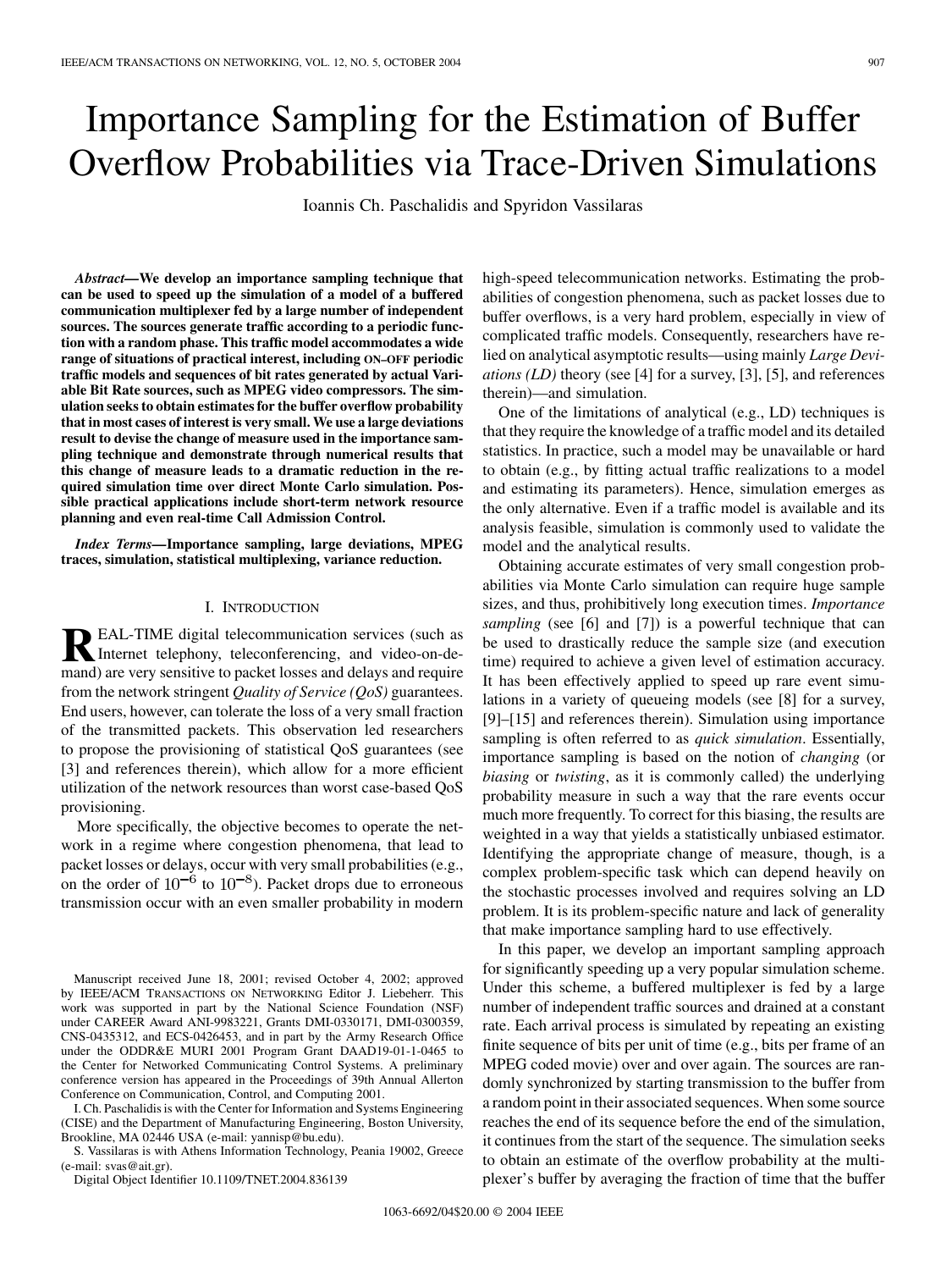is above a given threshold over the random synchronization phases.1 This scheme has been used by many researchers and practitioners for *off-line* performance analysis purposes (e.g., dimensioning the multiplexer's buffer, estimating QoS, tuning admission control algorithms). It has also been used to check the accuracy of analytical results and validate traffic models (see, e.g., [\[16](#page-12-0)]–[\[18\]](#page-12-0)). Its use for real-time Call Admission Control (CAC) or load balancing was prohibited by the long simulation times required by the direct Monte Carlo approach. Our quick simulation method reduces computational times enough to make such applications possible.

To develop an appropriate change of measure for the scheme described above we start by considering a simpler setup where each source generates traffic according to a periodic ON–OFF traffic model (this case was considered in [\[2](#page-12-0)] and the change of measure we propose was developed there). There is only one ON interval in each period and the only random variable is the starting time  $\phi_i$  of the ON interval (same in each period but different for each source). Obviously, buffer overflows occur when the ON intervals of many sources overlap. We employ an LD result from [\[19](#page-12-0)] to infer an appropriate change of measure for the probability distribution of the  $\phi_i$ s and demonstrate through numerical results that a drastic improvement in simulation time can be achieved. This model is of independent interest since such periodic ON–OFF processes are suggested in [[20](#page-12-0)] to have worst-case characteristics amongst all leaky-bucket regulated stationary processes, in the sense of maximizing the steady-state buffer overflow probability. Thus, it can be used to obtain a conservative estimate of this probability under more realistic traffic conditions.

We generalize the change of measure derived for this simple ON–OFF model to handle the general case where arrivals are derived from *actual traffic traces*. Our importance sampling approach is general enough to accommodate both continuous and discrete time models, as well as, multiplexing of both homogeneous and heterogeneous sources. We report extensive numerical results that show dramatic improvements in simulation time when compared with direct Monte Carlo simulation. Among the contributions of our work we consider the fact that arrival processes can be based on arbitrary traffic traces. This is in contrast to importance sampling work in the literature where specific stochastic traffic models are assumed (as, for example, in [[14\]](#page-12-0)).

After submitting this paper for publication, [\[21](#page-12-0)] was brought to our attention. The authors in [[21\]](#page-12-0) address the same problem and suggest an equivalent change of measure to the one we introduce in (10). They arrive to this change of measure by following a reasoning different than ours. However, as we explain in Section III-B, this change of measure failed to reduce the variance in many of our experiments. This led us to develop a modified change of measure [in (14)] which proved rather effective and is the one we use in all of our experiments. In Section III-B

we attempt to intuitively explain the apparent inefficiency of the change of measure in (10).

The remainder of this paper is organized as follows. We begin in Section II with a primer on Large Deviations and importance sampling. In Section III we consider the simpler case of homogeneous periodic ON–OFF sources. We derive a change of measure that we use to speed up the simulation and compare the performance of the quick simulation to that of the direct Monte Carlo simulation. In Section IV we extend our analysis to the more general case of homogeneous periodic sources and demonstrate the validity of the results through simulation based on actual MPEG traces. In Section V we examine the most general case of multiplexing heterogeneous periodic sources. We discuss the applicability of our method to network resource planning and real-time CAC in Section VI. Conclusions are in Section VII.

# II. LARGE DEVIATIONS AND IMPORTANCE SAMPLING PRIMER

In this section we briefly introduce some concepts from Large Deviations theory and discuss the main idea behind the importance sampling technique. Standard texts on LD are [[9](#page-12-0)], [[22\]](#page-12-0), and [\[23](#page-12-0)]. A detailed discussion of quick simulation techniques can be found in [[9\]](#page-12-0).

The theory of large deviations is concerned with the estimation of rare event probabilities. Consider, for instance, a sequence of i.i.d. random variables  $X_i, i \geq 1$ , with mean  $\mathbf{E}[X_1] =$ m. Let  $S_n = \sum_{i=1}^n X_i$ . The strong law of large numbers asserts that  $S_n/n$  converges to m, as  $n \to \infty$ , with probability one (w.p. 1). Thus, for large *n* the event  $S_n > na$ , where  $a > m$ , (or  $S_n < na$ , for  $a < m$ ) is a rare event. In particular, its probability behaves as  $e^{-nr(a)}$ , as  $n \to \infty$ , where the function  $r(\cdot)$ determines the rate at which the probability of this event dimin-ishes. Cramér's theorem [\[24](#page-12-0)] determines  $r(\cdot)$ , and is considered the first LD statement.

To state Cramér's theorem let us define  $\Lambda(\theta)$  to be the logarithm of the moment generating function of  $X_1$ , i.e.,

$$
\Lambda(\theta) \triangleq \log \mathbf{E}[e^{\theta X_1}].
$$

We also denote by  $\Lambda^*(\cdot)$  the Legendre transform of  $\Lambda(\cdot)$ , i.e.,

$$
\Lambda^*(a) \triangleq \sup_{\theta} [\theta a - \Lambda(\theta)].
$$

Cramér [\[24](#page-12-0)] established the following theorem: *Theorem II.1:*

a) *Upper Bound*: For any closed set  $F \subset \mathbb{R}$ 

$$
\limsup_{n \to \infty} \frac{1}{n} \log \mathbf{P} \left[ \frac{S_n}{n} \in F \right] \le - \inf_{x \in F} \Lambda^*(x).
$$

b) *Lower bound*: For any open set  $G \subset \mathbb{R}$ 

$$
\liminf_{n \to \infty} \frac{1}{n} \log \mathbf{P} \left[ \frac{S_n}{n} \in G \right] \ge - \inf_{x \in G} \Lambda^*(x).
$$

We say that  $\{S_n\}$  satisfies a Large Deviations Principle (LDP) with *good rate function*  $\Lambda^*(\cdot)$ . The term "good" refers to the fact that the level sets  $\{a \mid \Lambda^*(a) \leq k\}$  are compact for

<sup>&</sup>lt;sup>1</sup>A variation of this scheme is also used in practice: sources are periodically "restarted" from some random point in their associated sequence. Typically, the restarting period is less than or equal to the length of the sequence and the sequence is wrapped-around if the end is reached before the restarting time. Both variants exhibit approximately equal buffer overflow probabilities when the length of the sequence is large. Thus, we will use the former variant as a good approximation of the latter.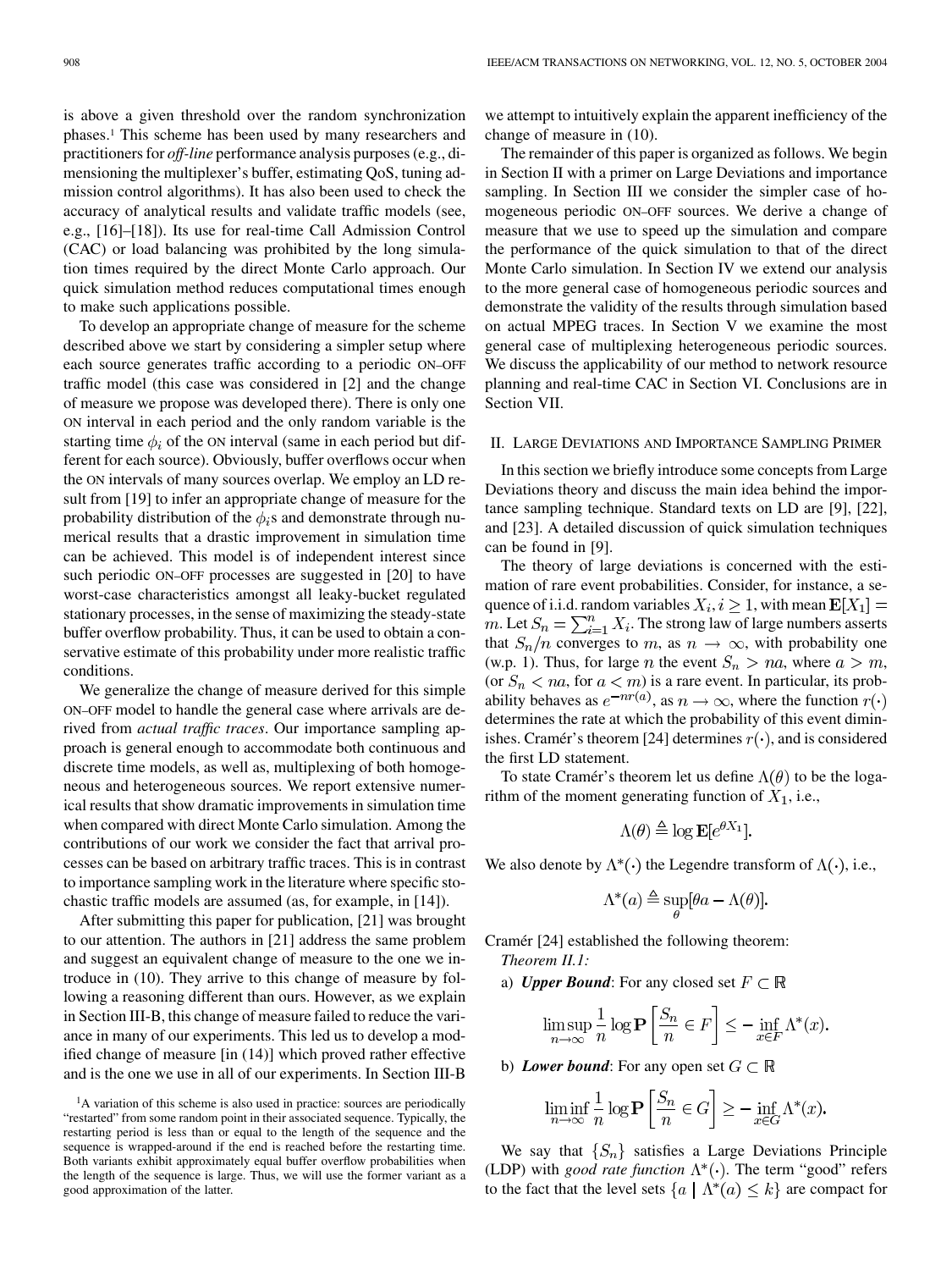all  $k < \infty$ . Cramér's Theorem intuitively asserts that for large enough *n* and for small  $\epsilon > 0$ 

$$
\mathbf{P}[S_n \in (na - n\epsilon, na + n\epsilon)] \sim e^{-n(\Lambda^*(a) + O(\epsilon))}
$$

Although Cramér's theorem applies to i.i.d. random variables it has been extended by Gärtner and Ellis [\[22](#page-12-0)] to cover the case where  $X_i$  are dependent random variables, e.g., state functionals of a Markov chain. This latter theorem holds under a certain technical assumption [\[22](#page-12-0)] which is satisfied by processes that are typically used to model traffic in communication networks, such as renewal processes, Markov-modulated processes, and stationary processes with mild mixing conditions.

We next turn to importance sampling. The importance sampling idea is rather simple. Consider a random variable  $X$ , and assume that we want to estimate  $\mathcal{L} = \mathbf{E}_P[\mathbb{1}_B(X)]$ , where  $1_B(X)$  denotes the indicator function of the event B, and the expectation is with respect to the distribution  $P$  of  $X$ . Assume also that X has a density  $p(\cdot)$ .

If we were to calculate the expectation through direct Monte Carlo simulation we would draw a sequence of  $D$  i.i.d. samples  $x_1, \ldots, x_D$  from P and obtain the estimate

$$
\hat{\mathcal{L}}_P = \frac{1}{D} \sum_{i=1}^D 1_B(x_i).
$$
 (1)

However, when the event  $B$  is very rare we need a huge sample size  $D$  to obtain a good estimate. Let now  $Q$  be some arbitrary distribution with density  $q(\cdot)$  and consider a sequence of i.i.d. samples  $y_1, \ldots, y_D$  drawn from Q. We can now form the estimate

$$
\hat{\mathcal{L}}_Q = \frac{1}{D} \sum_{i=1}^{D} \frac{p(y_i)}{q(y_i)} 1_B(y_i). \tag{2}
$$

Notice that the expected value of  $\hat{\mathcal{L}}_Q$  with respect to Q is  $\mathcal{L}$ , since

$$
\mathbf{E}_Q\left[\hat{\mathcal{L}}_Q\right] = \frac{1}{D} \sum_{i=1}^D \int \frac{p(y_i)}{q(y_i)} 1_B(y_i) q(y_i) dy_i = \mathcal{L}.
$$

We will hereafter call the distribution *Q change of measure* and the ratio  $\left(\frac{p(x)}{q(x)}\right)$  likelihood ratio of P versus Q. The problem is to find a *change of measure* which reduces the variance of the estimator which is given by

$$
\begin{split} \mathbf{Var}\left(\hat{\mathcal{L}}_{Q}\right) &= \frac{1}{D} \int \left(\frac{p(x)}{q(x)} 1_{B}(x) - \mathcal{L}\right)^{2} q(x) dx \\ &= \frac{1}{D} \left[ \int \frac{(p(x)1_{B}(x))^{2}}{q(x)} dx - \mathcal{L}^{2} \right]. \end{split}
$$

The expression above is minimized when  $q(x)$  is proportional to  $p(x)1_B(x)$ . But the normalizing constant is  $1/\mathcal{L}$ , precisely what we are trying to estimate. In general it is hard to obtain a good change of measure since it essentially requires solving an LD problem. The intuition behind the change of measure idea, is that we find a Q under which the event B is typical (as opposed to rare) and we use it to obtain an estimate that has the desired

mean. In this paper, we do this heuristically for a special case of interest, and show numerical and theoretical evidence that indeed the simulation speeds up dramatically.

A particular case where an efficient change of measure is known, and will be useful later on in our analysis, concerns deviations of a sum of i.i.d. random variables. More specifically, consider a random variable X with distribution  $F_X$  and let  $X_1, X_2, \ldots, X_N$  be N i.i.d. copies of X. Suppose we want to estimate the probability  $P\left[\left(1/N\right)\sum_{i=1}^{N} X_i > a\right]$  using importance sampling. Let  $\tilde{X}$  be a random variable with the twisted measure

$$
dF_{\tilde{X}}(x) = \frac{e^{\theta^*x} dF_X(x)}{\mathbf{E}[e^{\theta^*X}]} \tag{3}
$$

where  $\theta^*$  is the optimal solution of the optimization problem

$$
\lambda^*(a) = \sup_{\theta} [\theta a - \lambda(\theta)]
$$

and

$$
\lambda(\theta) = \log \mathbf{E}[e^{\theta X}].
$$

It is a direct consequence of the results presented in [[9,](#page-12-0) Ch. VIII] and [[10\]](#page-12-0) that the variance of the direct Monte Carlo estimator for  $P((1/N)\sum_{i=1}^{N} X_i > a$  [cf. (1)] goes to zero like , while the variance of the estimator in the quick simulation (i.e., (2) using the measure in (3)) goes to zero like  $e^{-2N\lambda^*(a)}/\sqrt{N}$ . Assuming that  $\lambda^*(a) > 0$  (e.g., if  $a > \mathbf{E}[X]$ and  $\lambda^*(a)$  is strictly convex), the twisted estimator can give orders of magnitude better performance for large  $N$ . Furthermore, [\[9](#page-12-0), Ch. VIII] and [[10\]](#page-12-0) show that the change of measure in (3) is *uniquely asymptotically optimal* among all i.i.d. distributions. In particular, letting  $\hat{\mathcal{L}}_Q$  be the twisted estimator for  $\mathbf{P}\left[\left(1/N\right)\sum_{i=1}^{N} X_i > a\right]$  with twisted distribution Q, and D the sample size used in the quick simulation, [\[9](#page-12-0), Ch. VIII] and [\[10](#page-12-0)] show that  $dF_{\tilde{x}}$  as defined in (3) is the unique Q (among all i.i.d. distributions) that minimizes the speed factor

$$
SF(\hat{\mathcal{L}}_Q) \triangleq \lim_{N \to \infty} \frac{1}{N} \log(D\mathbf{Var}[\hat{\mathcal{L}}_Q]). \tag{4}
$$

#### III. SIMPLE ON–OFF TRAFFIC CASE

As discussed in the Introduction we start in this Section with the simple ON–OFF traffic model. The change of measure we will devise will serve as the basis for the change of measure we will use for the more complicated cases we address.

#### *A. Traffic Model and Problem Definition*

Consider  $N$  independent traffic sources multiplexed into an infinite buffer which is served at a constant rate  $c$ . The arrival rate from source i at time t is denoted by  $A_i(t)$ . Arriving traffic is serviced according to a single-class, work-conserving, FCFS serving discipline. Both time and amount of traffic (arriving, in queue or departing) are considered continuous variables (continuous-time fluid model).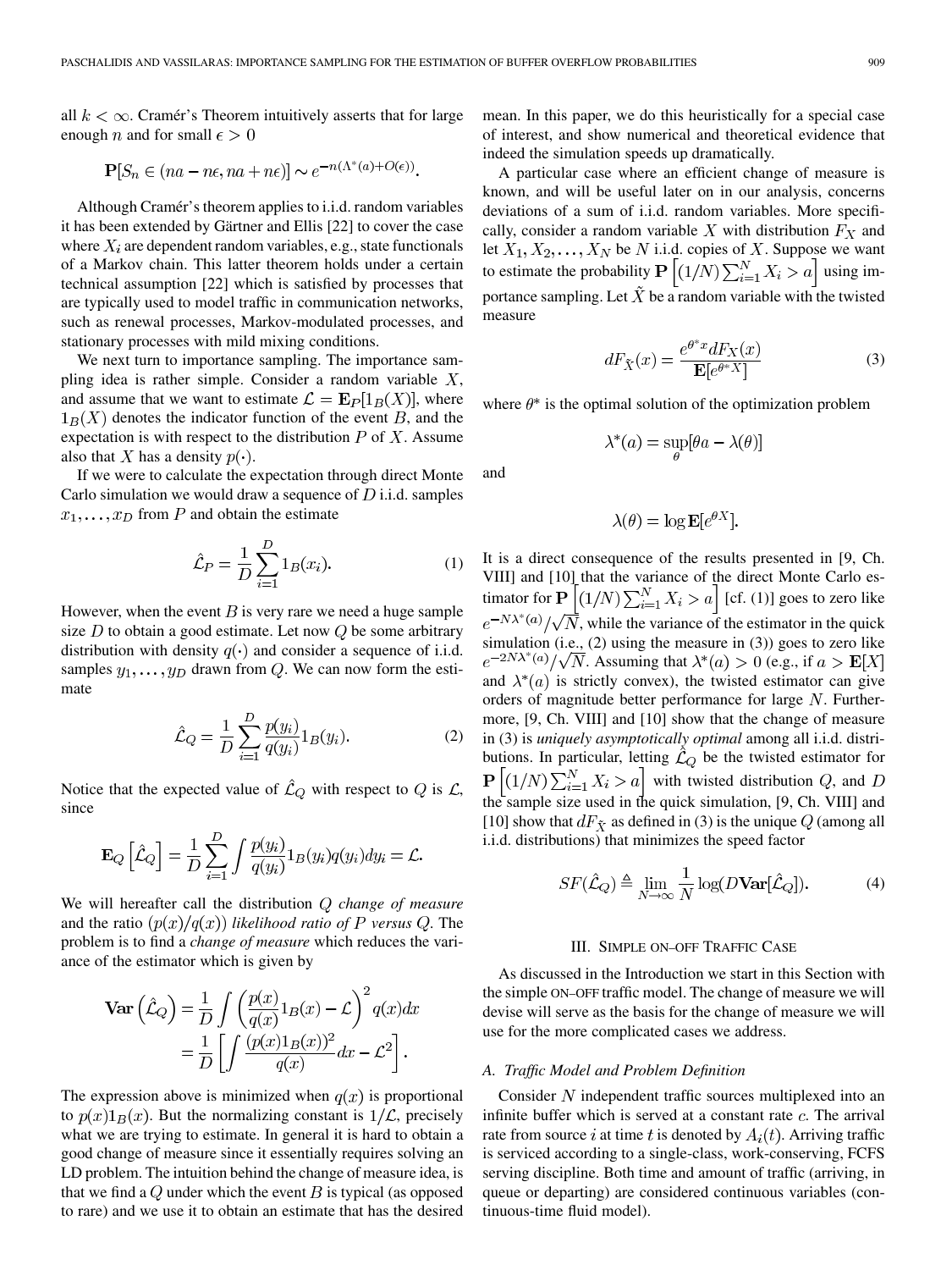

Fig. 1. Periodic ON–OFF with random phase source model.

The traffic sources conform to the model of Fig. 1. They generate traffic in a periodic fashion. Assume, without loss of generality, that the period is  $T = 1$ . Each source can be in one of two states: ON or OFF. In the ON state, it generates traffic at a constant rate  $\lambda$ , whereas in the OFF state it is silent. There is only one ON interval per period with a duration of  $\delta < 0.5$ . The phases of the sources,  $\phi_i$ , are independent random variables uniformly distributed in  $(0, 1]$ . Thus, the probability density function for the vector of phases  $\boldsymbol{\phi} = (\phi_1, \phi_2, \dots, \phi_N)$  is  $p(\boldsymbol{\phi}) = 1$  in  $(0, 1]^N$ and zero elsewhere. We assume that the system is stable, that is, it holds  $N\delta\lambda < c$ . We want to estimate the probability that the queue length in the above system exceeds a given threshold  $U$ . When this level crossing probability is very small, it can be used to approximate the loss probability for an identical system with a finite buffer of size  $U$ . Assume that the sources start feeding the buffer at time  $-\infty$ . Let us now define two random variables:  $S_{t_1,t_2}^{A,i}$  which represents the amount of work that source i generates in the interval  $(t_1, t_2]$  (where  $t_1 \le t_2$ ), and  $S_{t_1, t_2}^{A, \text{tot}}$  which denotes the total arriving traffic in that interval. In other words, and  $S_{t_1,t_2}^{A,\text{tot}} = \sum_{i=1}^{N} S_{t_1,t_2}^{A,i}$ .

Let  $L(t)$  be the queue length, in the infinite buffer system, at some arbitrary time  $t$ . Since the source model is periodic with period 1 and the system is stable, it is not hard to verify that the queue length  $L(t)$  is also periodic with the same period. Given the above definitions, the probability we seek to estimate is

$$
P_{\text{loss}} = \int \left(\frac{1}{T} \int_0^T 1_{\{L(t) > U\}}(\phi) dt\right) p(\phi) d\phi
$$
\n
$$
= \int_0^1 \left(\int 1_{\{L(t) > U\}}(\phi) p(\phi) d\phi\right) dt
$$

where we write  $1_{\{L(t) > U\}}(\phi)$  to explicitly denote the dependence of the indicator function on the vector of phases. Observe now that for two arbitrary times t and  $t' \in (0,1]$  the bijection  $g: (0,1]^N \rightarrow (0,1]^N$  with  $\phi' = g(\phi) = (\phi_1 +$  $t' - t \mod 1, \phi_2 + t' - t \mod 1, \ldots, \phi_N + t' - t \mod 1$  has the property  $1_{\{L(t)>U\}}(\boldsymbol{\phi}) = 1_{\{L(t')>U\}}(\boldsymbol{\phi}')$ . And since for the uniformly distributed and independent  $\phi_i$ s,  $p(\boldsymbol{\phi}) = p(\boldsymbol{\phi}') \forall \boldsymbol{\phi} \in \mathcal{S}$  $(0, 1]^N$ , we conclude that

$$
\int 1_{\{L(t) > U\}}(\phi)p(\phi)d\phi = \int 1_{\{L(t') > U\}}(\phi')p(\phi')d\phi'
$$

which implies

$$
P_{\text{loss}} = \int 1_{\{L(t) > U\}}(\boldsymbol{\phi}) p(\boldsymbol{\phi}) d\boldsymbol{\phi} \tag{5}
$$

for any arbitrary time  $t \in (0,1]$ .

# *B. Loss Probability and Change of Measure*

In order to devise an appropriate change of measure for the loss probability we will rely on LD asymptotics. In particular, we consider the many sources regime in which both the buffer size and the service capacity are scaled by N. That is,  $U = Nb$ and  $c = Ns$ , where b and s are fixed quantities that have the interpretation of buffer size per source and capacity per source, respectively. We will next discuss an LD result for the loss probability in the many sources regime which was obtained in [\[19](#page-12-0)] and use it to infer an appropriate change of measure for importance sampling.

From the Lindley equation we obtain

$$
L(0) = \max_{t \ge 0} \left[ S_{-t,0}^{A,tot} - sNt \right].
$$
 (6)

Due to the periodicity of the queue length, the maximum in (6) can be equivalently taken only over  $0 \le t \le 1$ . Let us now define

$$
\lambda_t(\theta) \triangleq \frac{1}{t} \log \mathbf{E} \left[ e^{\theta \left( S_{-t,0}^{A,i} - st \right)} \right]
$$

which is the same for all sources i, and denoted by  $\lambda_t^*(\cdot)$  the convex dual of  $\lambda_t(\cdot)$ , i.e.,

$$
\lambda_t^*(a) = \sup_{\theta} [\theta a - \lambda_t(\theta)].
$$

Under a technical assumption on  $\lambda_t(\cdot)$ , very similar to the technical assumption required for the Gärtner–Ellis theorem (see [[22\]](#page-12-0)), and a local regularity condition on the sample paths of the workload process  $\left\{ S_{-t,0}^{A,tot} - sNt; t \ge 0 \right\}$ , the following theorem is proved in [[19\]](#page-12-0).

*Theorem III.1:* ([[19\]](#page-12-0)) For each  $b > 0$ 

$$
\lim_{N \to \infty} \frac{1}{N} \log \mathbf{P}[L(0) > Nb] = -I(b)
$$

where

$$
I(b) = \inf_{t \ge 0} t \lambda_t^* \left(\frac{b}{t}\right).
$$

*Proof:* We present the proof of the lower bound since this is informative on the change of measure that we use in order to estimate the probability above through simulation. The upper bound proof can be found in [\[19](#page-12-0)].

We have that

$$
\liminf_{N \to \infty} \frac{1}{N} \log \mathbf{P} \left[ \max_{t \ge 0} \left( S_{-t,0}^{A, \text{tot}} - sNt \right) > Nb \right]
$$
\n
$$
\ge \liminf_{N \to \infty} \frac{1}{N} \sup_{t \ge 0} \log \mathbf{P} \left[ \left( S_{-t,0}^{A, \text{tot}} - sNt \right) > Nb \right]
$$
\n
$$
\ge \sup_{t \ge 0} \liminf_{N \to \infty} \frac{1}{N} \log \mathbf{P} \left[ \left( S_{-t,0}^{A, \text{tot}} - sNt \right) > Nb \right]. \tag{7}
$$

Now note that the moment generating function of  $\left(S_{-t,0}^{A,\text{tot}} - sNt\right)$  is

$$
\mathbf{E}\left[e^{\theta\left(S_{-t,0}^{A,tot} - sNt\right)}\right] = \left(\mathbf{E}\left[e^{\theta\left(S_{-t,0}^{A,i} - st\right)}\right]\right)^N
$$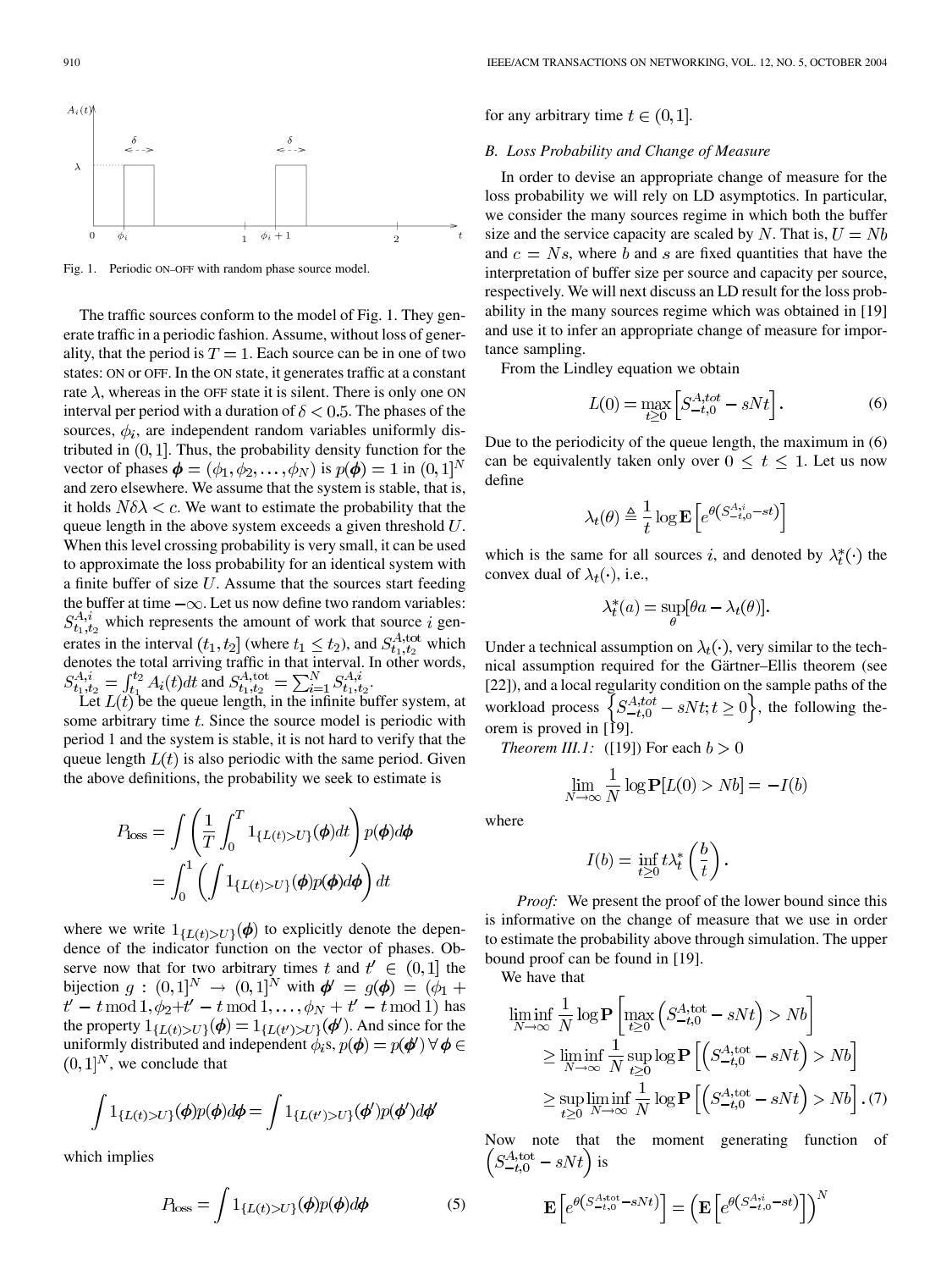which by using the definition of  $\lambda_t(\cdot)$  implies that

$$
t\lambda_t(\theta) = \log \mathbf{E}\left[e^{\theta \left(S_{-t,0}^{A,i} - st\right)}\right] = \frac{1}{N} \log \mathbf{E}\left[e^{\theta \left(S_{-t,0}^{A,\text{tot}} - sNt\right)}\right].
$$

Thus, applying the lower bound of Cramér's theorem to the right-hand side of (7), we obtain

$$
\liminf_{N \to \infty} \frac{1}{N} \log \mathbf{P} \left[ \left( S_{-t,0}^{A,\text{tot}} - sNt \right) > Nb \right]
$$
  

$$
\ge -(t\lambda_t)^*(b) = -t\lambda_t^* \left( \frac{b}{t} \right)
$$

where the superscript  $*$  denotes the convex dual and the last equality above is obtained by using convex duality properties (see [\[25](#page-12-0)]). Combining the above with (7) we finally obtain the desired result.

The above theorem intuitively asserts that for large  $N$  the overflow probability behaves as

$$
\mathbf{P}[L(0) > Nb] \sim e^{-N I(b)}.
$$

Let  $\tau$  the optimal solution of the optimization problem associated with the LD rate function  $I(b)$ . We can interpret  $\tau$  as the most likely duration of the busy period that leads to the overflow. Due to the periodicity of the queue length process we have  $\tau \in [0,1].$ 

We next present a heuristic change of measure that we use to speed up the simulation. Consider the lower bound on  $P[L(0) > Nb]$  developed in the proof of Theorem III.1. As it is typical with LD results, it identifies the most likely way in which the buffer exceeds  $Nb$ , hence it also suggests a change of measure. In particular, the proof of Theorem III.1 asserts that  $P[L(0) > Nb]$  has the same LD exponent as  $\mathbf{P}\left[\left(S_{-\tau,0}^{\text{A,tot}} - sN\tau\right) > Nb\right]$  [see (7)], where, as defined above,  $\tau$  is the optimal solution of the optimization problem in the definition of  $I(b)$ . Since the latter two probabilities are asymptotically equal, changing the measure in a way that  $S_{-\tau,0}^{A,\text{tot}} - sN\tau > Nb$  occurs more often will also lead to more frequent buffer overflows. Next note that  $S_{-\tau,0}^{A,\text{tot}} - sN\tau$  is a sum of N i.i.d. random variables  $W^i_\tau \triangleq S^{A,i}_{-\tau,0} - s\tau, i = 1,\ldots,N$ . Let  $F_{W_{\tau}}$  denote their common distribution and let  $W_{\tau}$  be a random variable with the same distribution. It follows that . To estimate the latter we can use the exponential change of measure for sums of i.i.d. random variables presented in Section II. In particular, let  $W_\tau$  be a random variable with the asymptotically optimal changed measure with [cf. (3)]

$$
dF_{\tilde{W}_{\tau}}(w) = \frac{e^{\theta_{\tau}^* w} dF_{W_{\tau}}(w)}{\mathbf{E}[e^{\theta_{\tau}^* W_{\tau}}]}
$$
(8)

where  $\theta^*_{\tau}$  is the optimal solution of the optimization problem in

$$
\lambda_{\tau}^*(b/\tau) = \sup_{\theta} \left[\theta b/\tau - \lambda_{\tau}(\theta)\right].
$$

Recall now that only the phase  $\phi_i$  of the source is random, thus,  $W_{\tau}^{i}$  is a deterministic function of  $\phi_{i}$ , which is uniformly distributed in  $(0, 1]$ . To explicitly denote this we will write  $W_{\tau}^{i}(\phi_i) = S_{-\tau,0}^{A,i}(\dot{\phi}_i) - s\tau$ , where  $S_{t_1,t_2}^{A,i}(\cdot)$  is a deterministic function that maps the phase  $\phi_i$  of a source i to the amount of traffic transmitted from this source in the interval  $(t_1, t_2]$ . Thus, from (8) we obtain the change of measure for the phase

$$
q_i(\phi_i) = p_i(\phi_i) \frac{e^{\theta_i^* S_{-\tau,0}^{A,i}(\phi_i)}}{\mathbf{E}\left[e^{\theta_i^* S_{-\tau,0}^{A,i}(\phi_i)}\right]}
$$
(9)

where  $p_i(\phi_i)$  is the original uniform density and  $q(\phi)$  =  $\prod_{i=1}^N q_i(\phi_i).$ 

Let us now return to the particular ON–OFF source model we are considering and explicitly calculate the density  $q(\cdot)$  resulting from the change of measure in (9). In the following calculations we have shifted time by  $\tau$ , hence focusing on the overflow probability  $P[L(\tau) > Nb]$ . The change of measure then becomes

$$
q_i(\phi_i) = p_i(\phi_i) \frac{e^{\theta_i^* S_{0,\tau}^{A,i}(\phi_i)}}{\mathbf{E}\left[e^{\theta_i^* S_{0,\tau}^{A,i}(\phi_i)}\right]}.
$$
 (10)

We divide [0, 1] in the three subintervals<sup>2</sup>[0,  $\delta$ ],  $[\delta, 1 - \delta]$ , and  $[1 - \delta, 1]$ . After a fair amount of routine calculations we obtain that for  $\tau \in [0,\delta]$ 

$$
S_{0,\tau}^{A,i}(\phi_i) = \begin{cases} (\tau - \phi_i)\lambda, & \text{if } \phi_i \in [0,\tau] \\ 0, & \text{if } \phi_i \in [\tau, 1 - \delta] \\ (\phi_i + \delta - 1)\lambda, & \text{if } \phi_i \in [1 - \delta, \tau + 1 - \delta] \\ \tau \lambda, & \text{if } \phi_i \in [\tau + 1 - \delta, 1] \end{cases}
$$
(11)

and

$$
\mathbf{E}\left[e^{\theta S_{0,\tau}^{A,i}}\right] = 2\frac{e^{\theta\tau\lambda} - 1}{\theta\lambda} + (1 - \delta - \tau) + e^{\theta\tau\lambda}(\delta - \tau). \tag{12}
$$

For  $\tau \in [\delta, 1-\delta]$  we obtain

$$
S_{0,\tau}^{A,i}(\phi_i) = \begin{cases} \lambda \delta, & \text{if } \phi_i \in [0, \tau - \delta] \\ (\tau - \phi_i)\lambda, & \text{if } \phi_i \in [\tau - \delta, \tau] \\ 0, & \text{if } \phi_i \in [\tau, 1 - \delta] \\ (\phi_i + \delta - 1)\lambda, & \text{if } \phi_i \in [1 - \delta, 1] \end{cases}
$$

and

$$
\mathbf{E}\left[e^{\theta S_{0,\tau}^{A,i}}\right] = 2\frac{e^{\theta\delta\lambda}-1}{\theta\lambda} + (1-\delta-\tau) + e^{\theta\delta\lambda}(\tau-\delta).
$$

Finally, for  $\tau \in [1 - \delta, 1]$  we obtain

$$
S_{0,\tau}^{A,i}(\phi_i) = \begin{cases} \lambda \delta, & \text{if } \phi_i \in [0, \tau - \delta] \\ (\tau - \phi_i)\lambda, & \text{if } \phi_i \in [\tau - \delta, 1 - \delta] \\ (\delta - 1 + \tau)\lambda, & \text{if } \phi_i \in [1 - \delta, \tau] \\ (\phi_i + \delta - 1)\lambda, & \text{if } \phi_i \in [\tau, 1] \end{cases}
$$

and

$$
\mathbf{E}\left[e^{\theta S_{0,\tau}^{A,i}}\right] = e^{\theta \delta \lambda} (\tau - \delta) + 2 \frac{e^{\theta \delta \lambda} - e^{\theta(\tau - 1 + \delta)}}{\theta \lambda} + (\tau - 1 + \delta) e^{\theta(\delta - 1 + \tau) \lambda}.
$$

Fig. 2 shows a plot of the density  $q_i(\phi_i)$  when the arrival rate from one source during an ON interval is  $\lambda = 2500$ , the buffer size per source is  $b = 6$ , the ON interval duration is  $\delta = 0.1$  and the service capacity per source is  $s = 500$ . For these parameters it turns out that  $\tau = 0.0799$ , so (11) and (12) are applicable.

<sup>&</sup>lt;sup>2</sup>Recall that we have assumed  $\delta$  < 0.5.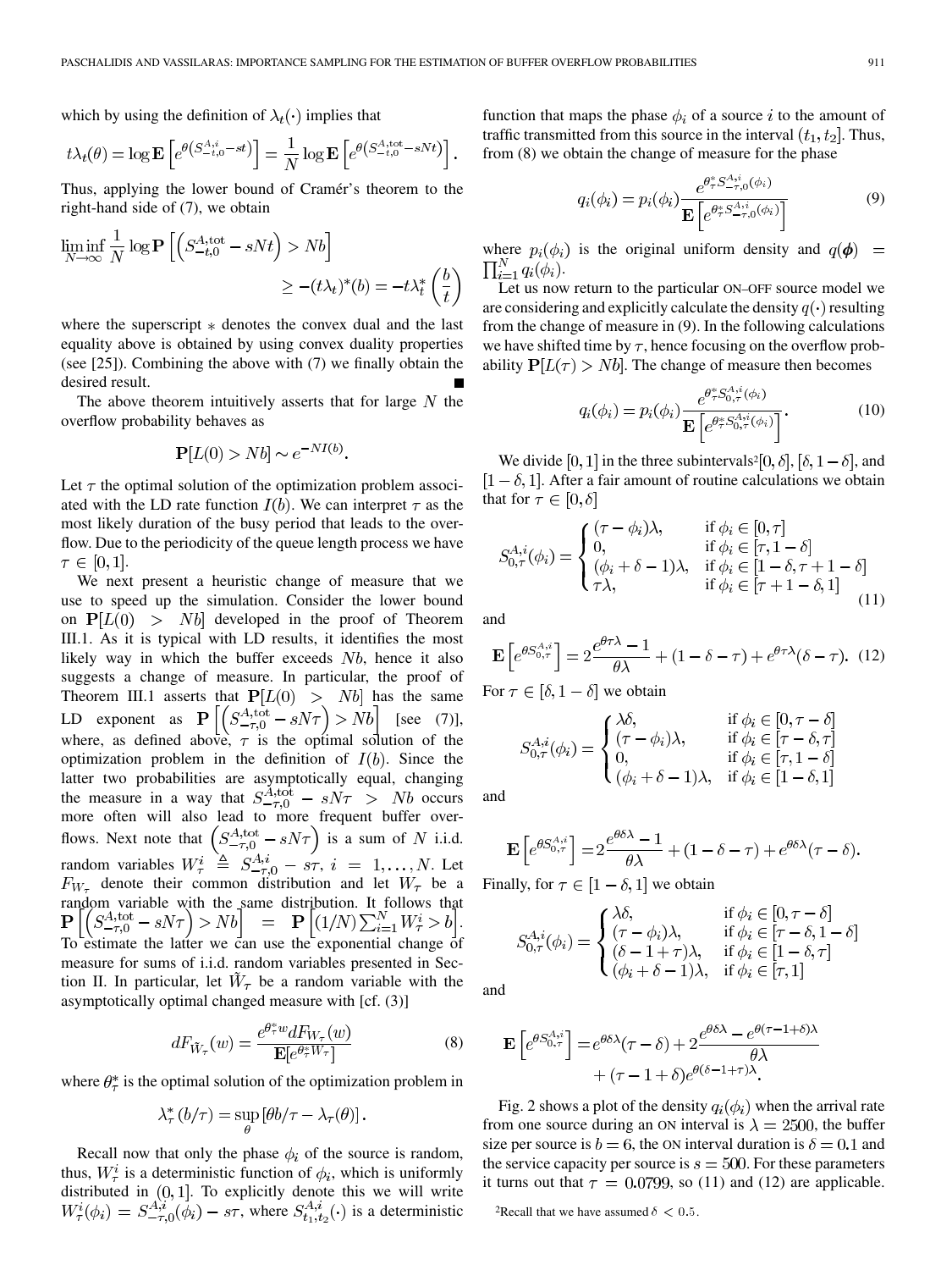

Fig. 2. Plot of the change of measure described by (10)–(12), ( $\tau \le \delta$ ).

Note that as long as we scale the buffer size and capacity with the number of sources, the change of measure is independent of the number of sources. As it is shown in the plot, in order to increase the probability of an overflow at  $\tau$ , the sources need to get to their ON state with much higher probability in the intervals  $[1 - \delta, 1]$  and  $[0, \tau]$ .

Let now  $\mathcal{L}_P$  be the estimate of  $P_{\text{loss}}$  obtained from the direct simulation and  $\mathcal{L}_Q$  the one obtained from the simulation that uses importance sampling. As discussed above, the change of measure  $q_i(\phi_i)$  in (10) increases the probability that an overflow occurs at  $t = \tau$ . In reality, an overflow is equally likely to occur at any time, due to the uniform distribution of the phases. Therefore, if we want to use  $q_i(\phi_i)$  in order to estimate  $P_{\text{loss}}$ via quick simulation, we can take one of the following two approaches.

• Use the change of measure  $q_i(\phi_i)$  in (10) to obtain an estimate of  $P[L(\tau) > U]$  which is equal to  $P_{loss}$  $\int 1_{\{L(\tau) > U\}}(\phi)p(\phi)d\phi$  by (5). In this case, the estimators of  $P_{\text{loss}}$  take the form

$$
\hat{\mathcal{L}}_P = \frac{1}{D} \sum_{i=1}^D 1_{\{L(\tau) > U\}}(\phi^{(i)})
$$

and

$$
\hat{\mathcal{L}}_Q = \frac{1}{D} \sum_{i=1}^D \frac{p(\pmb{\phi}^{(i)})}{q(\pmb{\phi}^{(i)})} 1_{\{L(\tau) > U\}}(\pmb{\phi}^{(i)})
$$
(13)

where  $\phi^{(i)}$  is the *i*th random vector of phases in a sample  $\phi^{(1)}, \phi^{(2)}, \ldots, \phi^{(D)}$ .

• Use (10) to derive a different change of measure that increases the probability of overflow uniformly at all times. To achieve this, we employ the following idea. We first generate a sequence of random phases from  $q(\phi)$ . Let  $\boldsymbol{\phi} = (\phi_1, \dots, \phi_N)$  be the resulting random sequence. We then let  $u$  be a uniform random variable in  $(0, 1]$  and shift the vector  $\phi$  by u to obtain

$$
\boldsymbol{\xi} = (\xi_1, \dots, \xi_N) = (\phi_1 + u, \dots, \phi_N + u) \, (\bmod 1).
$$

The intuitive idea is that with the shift the overflow time will be uniformly distributed in  $(0, 1]$ . We use samples of  $\epsilon$  to generate the phases of the sources in the simulation. Note that the likelihood ratio for a sample  $\xi$ , is  $1/r(\xi)$ , where

$$
r(\xi) = \int_0^1 q(\xi_1 - a, ..., \xi_N - a \mid u = a) da
$$
  
= 
$$
\int_0^1 q(\xi_1 - a, ..., \xi_N - a) da
$$
  
= 
$$
\int_0^1 \prod_{i=1}^N q_i(\xi_i - a) da.
$$
 (14)

The second equality above holds since  $u$  is independent of the phase vector  $\phi$  drawn from  $q(\cdot)$ . In this case the estimators of  $P_{\text{loss}}$  take the form

$$
\hat{\mathcal{L}}_P = \frac{1}{D}\sum_{i=1}^D \rho(\pmb{\phi}^{(i)})
$$

and

$$
\hat{\mathcal{L}}_Q = \frac{1}{D} \sum_{i=1}^{D} \frac{p(\pmb{\phi}^{(i)})}{r(\pmb{\phi}^{(i)})} \rho(\pmb{\phi}^{(i)})
$$

where  $\phi^{(i)}$  is the *i*th random vector of phases in a sample  $\phi^{(1)}, \phi^{(2)}, \ldots, \phi^{(D)}$  generated in the direct Monte Carlo and the quick simulations, respectively, and where

$$
\rho(\boldsymbol{\phi}^{(i)}) = \int_0^1 1_{\{L(t) > U\}}(\boldsymbol{\phi}^{(i)}) dt
$$

is the fraction of the [0, 1] interval for which  $L(t) > U$ .

Now, as explained earlier, the change of measure  $q(\phi)$ , is an optimal change of measure for  $P\left[\left(S_{0,\tau}^{A,\text{tot}} - sN\tau\right) > Nb\right]$ , and only a candidate heuristic change of measure for the estimation of  $P[L(\tau) > Nb]$  via importance sampling. It turns out that while the first approach fails to demonstrate any speed up of the simulation, the variance reduction obtained by the second one is very satisfactory, as it will be demonstrated through numerical results in Section III-C. An intuitive explanation of this discrepancy is that the change of measure  $q(\phi)$  assigns a very small probability (much smaller than their original probability) to  $\phi$ s for which  $L(\tau) > Nb$  with  $\left(S_{0,\tau}^{A,\text{tot}} - sN\tau\right) < Nb$ . When such a  $\phi$  is encountered, during the course of quick simulation, it immediately blows up the variance of the estimator. To see this, note from (13) that when  $q(\phi^{(i)})$  is small and  $1_{\{L(\tau)>U\}}(\phi^{(i)}) = 1$  the sample  $\phi^{(i)}$  contributes a very large value to the estimator and increases its variance. Apparently though, for most of these  $\phi$ s there exist some moment  $\sigma \neq 0$  for which  $\left( S_{\sigma,\sigma+\tau}^{A,\text{tot}} - s N \tau \right) > Nb$ . Therefore, they are assigned a higher probability under the change of measure  $r(\phi)$ . The remaining  $\phi$ s occur with a very small probability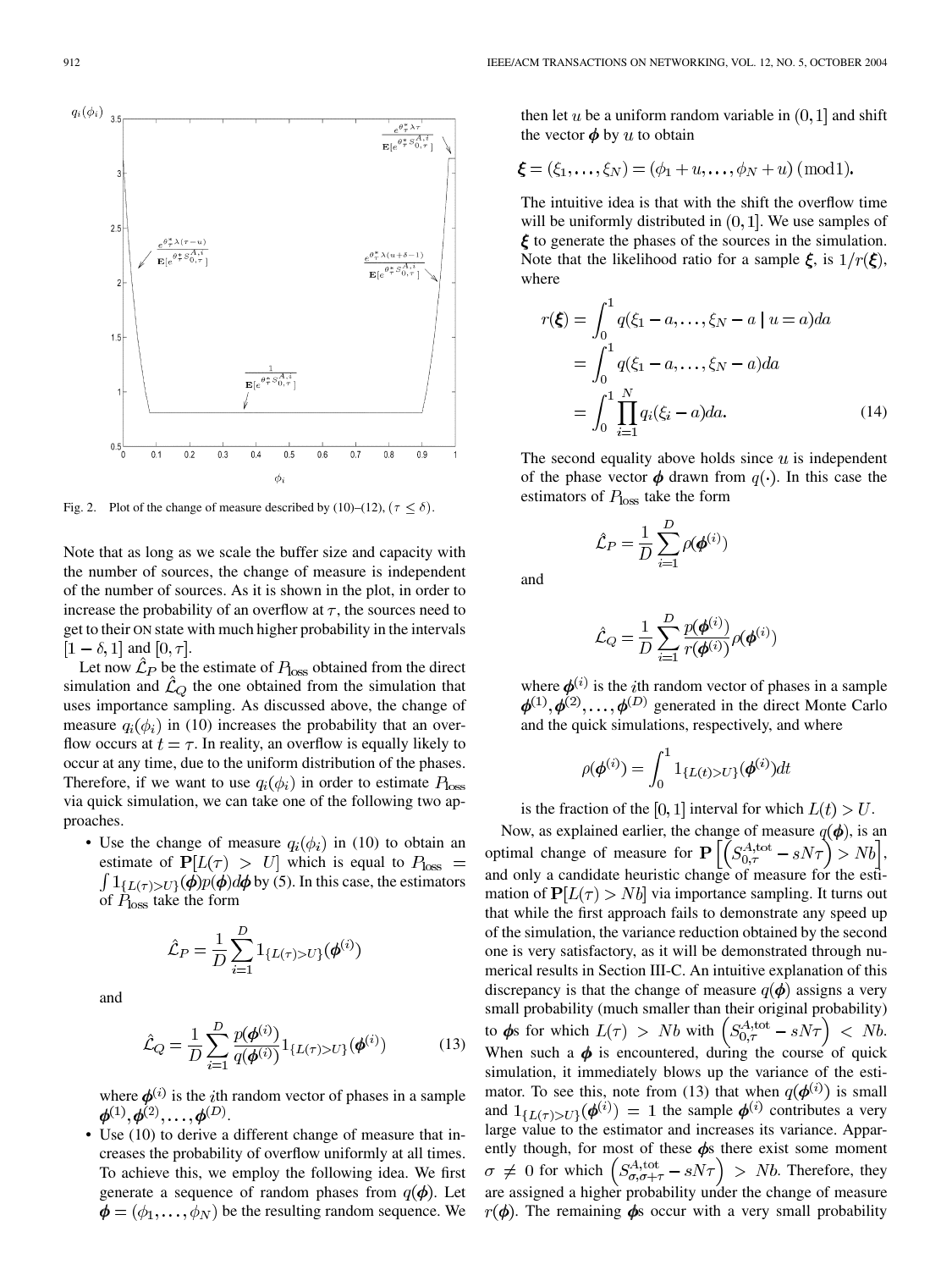|     | Direct simulation                |                     | <b>Quick Simulation</b>          |                     |      |
|-----|----------------------------------|---------------------|----------------------------------|---------------------|------|
| N   | $P_{\rm loss}$                   |                     | $P_{loss}$                       |                     | SU   |
| 20  | $(3.40 \pm 0.17) \times 10^{-2}$ | $4.0\times10^{3}$   | $(3.58 \pm 0.14) \times 10^{-2}$ | $2.0\times10^{3}$   | 2.0  |
| 40  | $(3.47 \pm 0.17) \times 10^{-3}$ | $3.5 \times 10^{4}$ | $(3.56 \pm 0.18) \times 10^{-3}$ | $3.0 \times 10^3$   | 11.7 |
| 60  | $(4.05 \pm 0.20) \times 10^{-4}$ | $2.5 \times 10^{5}$ | $(4.39\pm0.20)\times10^{-4}$     | $5.0 \times 10^{3}$ | 50   |
| 80  | $(5.00\pm0.25)\times10^{-5}$     | $1.8\times10^{6}$   | $(5.11 \pm 0.25) \times 10^{-5}$ | $6.0\times10^{3}$   | 300  |
| 100 | $(6.39\pm0.32)\times10^{-6}$     | $1.3 \times 10^{7}$ | $(6.55 \pm 0.32) \times 10^{-6}$ | $8.0\times10^3$     | 1625 |
| 120 | $(8.35 \pm 0.42) \times 10^{-7}$ | $8.9\times10^{7}$   | $(8.32 \pm 0.40) \times 10^{-7}$ | $1.2\times10^{4}$   | 7417 |

TABLE I COMPARISON OF RESULTS FROM DIRECT MONTE CARLO SIMULATION AND QUICK SIMULATION FOR THE ON–OFF MODEL

under the original measure and being assigned an even smaller probability by  $r(\phi)$  does not affect the efficiency of this change of measure.

#### *C. Numerical Results*

Next we report numerical results that indicate the speed up in the simulation with the change of measure  $r(\cdot)$  derived above.

We simulated the system we have considered in this paper for different values of N with the following parameters:  $\lambda = 2500$ ,  $\delta = 0.1, b = 6$ , and  $s = 500$ . In Table I we compare the estimates obtained from direct Monte Carlo simulation and quick simulation with the change of measure  $r(\cdot)$  described above. D denotes the sample size required in order to estimate  $P_{\text{loss}}$  within  $\pm 5\%$  with a 95% confidence level. We calculated D with an accuracy of  $\pm 1000$ , that is, we gradually increased the sample size in the simulation by 1000 until half the size of the 95% confidence interval was less than 5% of the estimated  $P_{\text{loss}}$ . In the table we report the resulting value of  $D$  rounded off to show only its first two significant digits. The last column of the table presents the achieved speed-up (SU) as the ratio of the sample size for the direct simulation over the sample size needed for the quick simulation to obtain the same confidence interval. To provide a flavor of the required simulation running times we note that for the last row of the table quick simulation took 18 s while direct Monte Carlo took 19 h 16 min.3

## IV. A MORE GENERAL TRAFFIC MODEL

## *A. Problem Generalization and Change of Measure*

Let us now consider the case of multiplexing  $N$  generic periodic sources that are randomly synchronized. More specifically, the arrival rate from source i at time t is given by  $A_i(t) = f(t \phi_i$ ), where  $f(\cdot)$  is a deterministic periodic function with period T and  $\phi_i$  is a random phase, uniformly distributed in  $(0, T]$ . Thus, the probability density function for the vector of phases  $\phi = (\phi_1, \phi_2, \dots, \phi_N)$  is  $p(\phi) = \prod_{i=1}^N (1/T) = (1/T^N)$  in  $(0,T]^N$  and zero elsewhere. The stability condition  $S_{0,T}^{A,\text{tot}}$  <  $cT$  for this system can be written as

$$
N\int_0^T f(t)dt < cT
$$

Let  $L(t)$  be the queue length, in the infinite buffer system, at some arbitrary time  $t$ . Since the source model is periodic with period  $T$  and the system is stable, it is not hard to verify that the queue length  $L(t)$  is also periodic with the same period. The probability we seek to estimate is [cf. (5)]

$$
P_{\text{loss}} = \int \left( \frac{1}{T} \int_0^T 1_{\{L(t) > U\}}(\phi) dt \right) p(\phi) d\phi
$$
\n
$$
= \int 1_{\{L(\tau) > U\}}(\phi) p(\phi) d\phi
$$

for any arbitrary  $\tau$ .

The development of the change of measure  $r(\cdot)$  in (14) of the previous section was in fact independent of the special ON–OFF shape of  $f(\cdot)$ . This change of measure can therefore be used for any  $f(\cdot)$ . Note that the expression in (14) holds for the special case where  $T = 1$  and that in the general case

$$
r(\xi) = \int_0^T \prod_{i=1}^N q_i(\xi_i - a) da.
$$
 (15)

We have started our analysis from the simple case in which the analytical calculation of  $S^{A,i}_{0,\tau}(\phi_i)$  and consequently  $q_i(\phi_i)$ was possible. This allowed for plotting  $q_i(\phi_i)$  and gaining some insight into the way the proposed change of measure works. Calculating  $S^{A,\iota}_{0,\tau}(\phi_i)$  analytically, is practically nontractable for all but some trivial functions  $f(\cdot)$ . For example, we have calculated the change of measure  $r(\cdot)$  for several ON–OFF periodic sources with two ON intervals (with different durations and transmission rates) in each period and experimentally verified that they achieve speed-ups similar to those reported in Section III-C.

When  $S^{A,i}_{0,\tau}(\phi_i)$  cannot be calculated analytically, numerical calculation through time discretization can be used. In practice, it is most common that  $f(\cdot)$  is given in the form of some discrete time sequence  $f_d$ :  $\{1, 2, ..., K\}$   $\rightarrow \mathbb{R}_+$  where  $f_d(k)$ represents the amount of traffic arriving in the interval  $(k-1, k]$ . This discretization typically arises naturally from the system we are interested in simulating. For example, the sequence  $f_d$  may have been obtained by actual observations of traffic transmitted through a communication link or may be the sequence of bits per frame at the output of a video compressor as explained in the Introduction. But even in the case that the arrival rate is modeled by a continuous function  $f(\cdot): (0, T] \to \mathbb{R}_+$  it is quite straightforward to discretize time by setting  $f_d(k) = \int_{(k-1)\delta}^{k\delta} f(t) dt$ where  $\delta = T/K$ .

The appropriate change of measure for the discrete time case is almost identical to the one developed for the continuous time case although it applies to a probability mass function instead of a probability density function. For the discrete time model  $(t \in \mathbb{Z})$ , the period is denoted by K and  $\phi_i \in \{1, 2, ..., K\}$ .  $A_i(t)$  denotes the amount of traffic generated by source i at

<sup>3</sup>All runs reported in the paper were performed on a Pentium III, 600 MHz, with 384 MB RAM. Occasionally during the runs the PC was used for other typical office tasks, so the reported times should not be taken as being very accurate. We report them to provide an indication of how the SU factor translates into running times.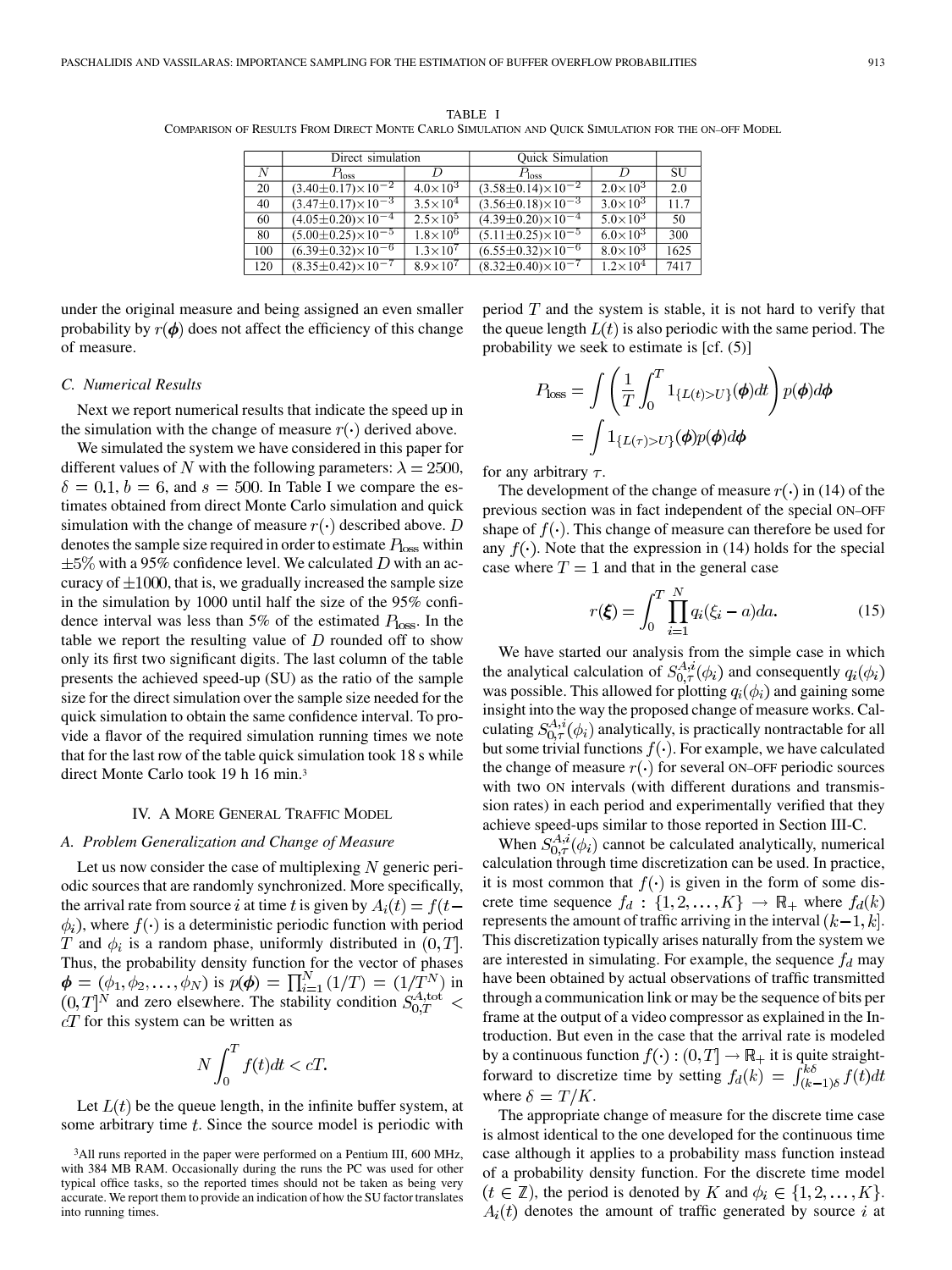time slot  $t$  and the capacity of the link  $c$  indicates the maximum amount of traffic that can depart from the buffer at any time slot t. The phases  $\phi_i$  are independent, uniformly distributed discrete random variables in  $\{1, \ldots, K\}$ . Thus, the probability mass function for the vector of phases is  $p(\phi) = \prod_{i=1}^{N} (1/K) = (1/K^{N})$  in  $\{1, ..., K\}^{N}$  and zero elsewhere.

The random variables  $S_{t_1,t_2}^{A,t_1}$  and  $S_{t_1,t_2}^{A,t_2}$  can be seen as and  $S_{t_1,t_2}^{A,\text{tot}} = \sum_{i=1}^{N} S_{t_1,t_2}^{A,i}$ . The stability condition  $S_{1,K}^{A,\text{tot}} < cK$  can be written as

$$
N\sum_{t=1}^{K} f_d(t) < cK.
$$

Similarly to the continuous time case, the probability we seek to estimate is

$$
P_{\text{loss}} = \frac{1}{K^N} \sum_{\phi} \left( \frac{1}{K} \sum_{t=1}^K 1_{\{L(t) > U\}}(\phi) \right)
$$
\n
$$
= \frac{1}{K^N} \sum_{\phi} 1_{\{L(\tau) > U\}}(\phi)
$$

for any given  $\tau$ .

Given the above definitions, the analysis of Section III-B holds for the discrete time case as well, up to the calculation of the change of measure in (10). The change of measure in (14) needs to be adapted to discrete time as follows

$$
r(\boldsymbol{\xi}) = \frac{1}{K} \sum_{a=1}^{K} q(\xi_1 - a, \dots, \xi_N - a)
$$
  
= 
$$
\frac{1}{K} \sum_{a=1}^{K} \prod_{i=1}^{N} q_i(\xi_i - a).
$$
 (16)

## *B. Quick Simulation Overhead*

Before we proceed with numerical results, a couple of comments are in order regarding the computational overhead imposed by the quick simulation versus the direct Monte Carlo simulation.

We distinguish between the initialization phase (during which we first calculate the parameters  $\tau$  and  $\theta^*$  and then the probability mass function  $q_i(\phi_i)$  for all K values of  $\phi_i$ ) and the simulation phase which requires a much smaller sample size  $D$  than the direct simulation but a more complex calculation to generate each sample.

Calculating the parameters  $\tau$  and  $\theta_{\tau}^*$  involves solving the following nested optimization problem

$$
\inf_{1 \leq t \leq T} \left[ t \sup_{\theta} \left( \frac{\theta b}{t} - \frac{1}{t} \log \mathbf{E} \left[ e^{\theta \left( S_{-t,0}^{A,i}(\phi_i) - st \right)} \right] \right) \right].
$$

Notice that in this expression  $\theta$  is continuous while t is discrete and that the function to be maximized is concave with respect to  $\theta$  while the function to be minimized is convex with respect to t. The computational time to obtain an optimal solution  $(\tau, \theta^*_\tau)$  depends on the optimization algorithms used and the desirable precision in determining  $\theta_{\tau}^*$ . Note that it is not necessary to determine  $\theta^*_{\tau}$  with high precision since the efficiency of the change of measure is robust to small discrepancies from the optimal  $\theta$  (see [[11\]](#page-12-0) for a detailed discussion on the robustness of exponentially twisted changes of measure). For every evaluation of the objective function of the optimization problem, needs to be computed, which can be done in elementary operations.

Once we have the values of  $\tau$  and  $\theta^*_{\tau}$ , calculating  $q_i(\phi_i)$  for all K values of  $\phi_i$  using (10) takes  $O(K)$  steps if we have kept the values of  $e^{\theta_{\tau} S_{-\tau,0}(\phi_i)}$  and  $\mathbf{E} |e^{\theta_{\tau} S_{-\tau,0}(\phi_i)}|$  from the previous calculations. We next compute the cumulative distribution  $Q_i(\phi_i)$  for all K values of  $\phi_i$  (time complexity  $O(K^2)$ ) which will be used to generate samples of  $\phi_i$ s. We conclude that the time complexity of the initialization phase is polynomial in  $K^4$ .

During the simulation phase, the time overhead in one iteration for the quick simulation lies in the generation of the vector of phases  $\phi$  with the twisted measure and the calculation of the likelihood ratio. To that end, we first generate  $N$  random variables  $h_i$ ,  $i = 1, \ldots, N$ , with uniform distribution in [0, 1]. Then, for each i we "invert  $Q(\cdot)$ ," that is, we use some array searching algorithm to find the index j of the smallest  $Q_j$  for which  $Q_j \geq$  $h_i$ . This index is a random variable  $\phi_i$  with probability mass  $q_i(\phi_i)$ . This array search can be performed by a simple binary search with time complexity  $O(\log K)$  although more sophisticated algorithms involving hash tables are also possible. Then, as outlined in Section III-B we shift (modulo K) all  $\phi_i$ s by the same random amount  $u$ , which is uniformly distributed in  $\{1,\ldots,K\}$ , to generate a random vector  $\xi$  distributed according to  $r(\xi)$ . Calculating  $r(\xi)$  for a particular  $\xi$  using (16) has time complexity  $O(NK)$ . Therefore, the time overhead for generating  $\xi$  in the quick simulation is  $O(N \log K) + O(NK) =$  $O(NK)$ . On the other hand, the number of samples D needed to obtain the same level of estimation accuracy grows exponentially in  $N$  for the direct simulation versus linearly in  $N$  for the quick simulation. Hence for N large enough (equivalently,  $P_{\text{loss}}$ ) small enough) the performance of quick simulation is better by orders of magnitude.

# *C. Numerical Results*

We next report numerical results that demonstrate the effectiveness of the above change of measure for generic sequences  $f_d$ . We draw the data for our experiments from sequences of bits per group of pictures (GOP) in MPEG video traces. In the first experiment the sequence  $f_d$  depicts the numbers of Mbits/GOP for the first 1000 GOPs of the "Star Wars" MPEG trace. Fig. 3 shows a graph of  $f_d$  versus time. We plot this sequence to demonstrate the generality of our numerical results in the sense that it shows a pretty random sequence of Mbits/GOP with no particular pattern that could suggest limited applicability of our method. The parameters used in this simulation are  $K = 1000$  GOPs,  $s = 0.212$  Mbits/GOP and  $b = 0.4$  Mbits which result to  $\tau = 58$  GOPs and  $\theta_{\tau}^* = 0.1517$ . In Table II we compare the estimates obtained from the direct Monte Carlo

<sup>4</sup>To provide an indication on how this translates into running time, let us note that the initialization phase for the experiments we report in the sequel took on the order of 20 s for the "Star Wars" and "Super Bowl" traces, 45 s for the "Asterix" trace, and 90 s for the experiment with heterogeneous sources. The computations were performed using Matlab and no particular attention was paid to optimize the code. We will not include those initialization times in the quick simulation running times we report later on.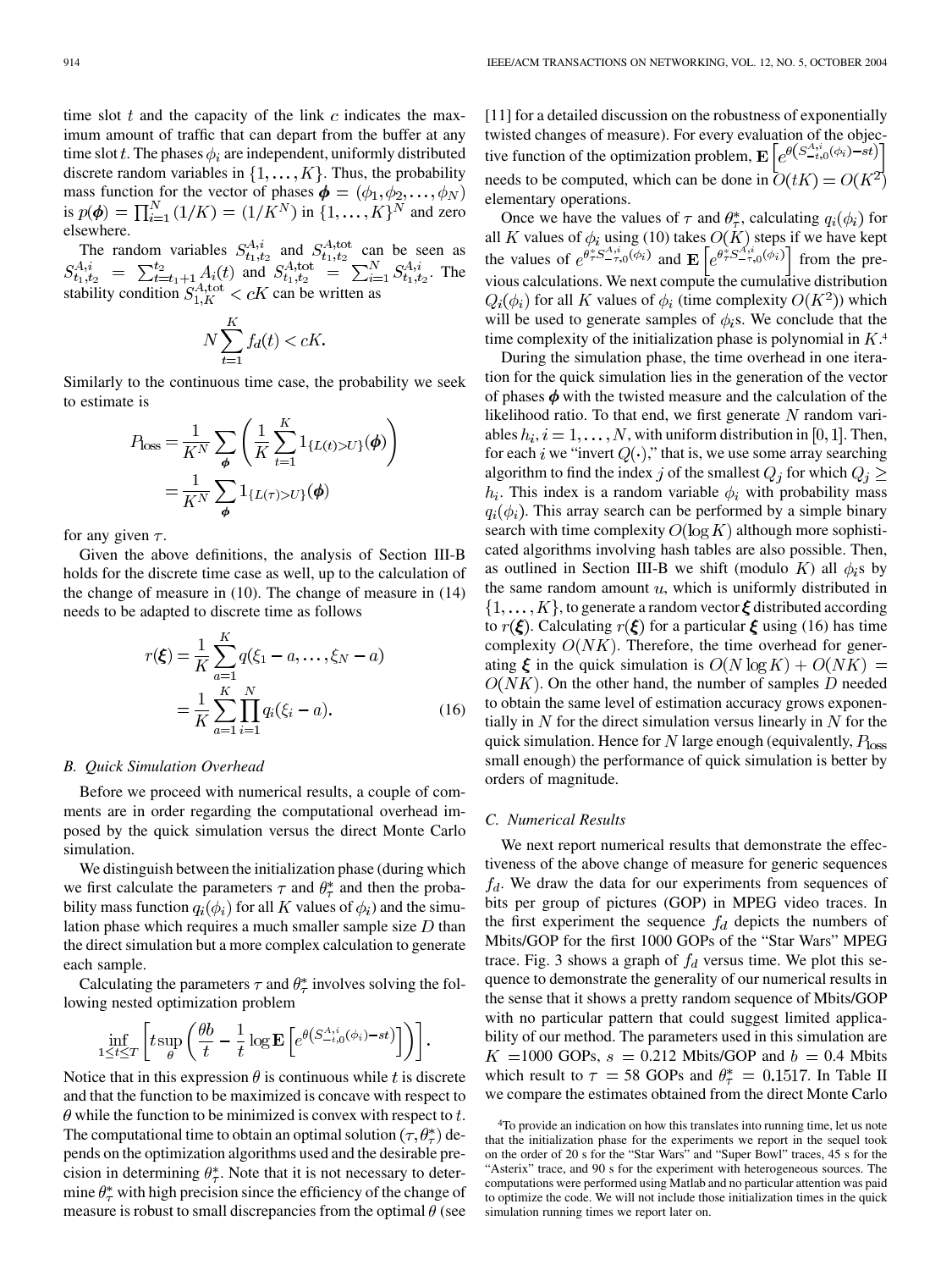

Fig. 3. Megabits per GOP for the first 1000 GOPs of the "Star Wars" trace.

simulation and the quick simulation with the change of measure  $r(\cdot)$  in (16). The quantities D and SU have the same meaning as in Section III-C. The running times for the last row of the table were 1 min 45 s for the quick simulation versus 1day 9 h 56 min for the direct Monte Carlo simulation.

In the second experiment the sequence  $f_d$  is formed from the number of Mbits/GOP for the first 1000 GOPs of an MPEG trace taken from a "Super Bowl" game of American football. The parameters used in this simulation are  $K = 1000$  frames,  $s = 0.275$  Mbits/frame and  $b = 0.5$  Mbits which result to  $\tau = 107$  frames and  $\theta_{\tau}^* = 0.0993$ . In Table III we compare the estimates obtained from the direct Monte Carlo simulation and the quick simulation with the change of measure  $r(\cdot)$  in (16). The running times for the last row of the table were 1 min 22 s for the quick simulation versus 11 days 6 h 29 min for the direct Monte Carlo simulation.

In the third experiment the sequence  $f_d$  is formed from the number of Mbits/GOP for the first 3000 GOPs of an "Asterix" cartoon MPEG trace. The parameters used in this simulation are  $K = 3000$  GOPs,  $s = 0.29$  Mbits/GOP, and  $b = 0.5$  Mbits which result to  $\tau = 80$  GOPs and  $\theta_{\tau}^* = 0.0692$ . In Table IV we compare the estimates obtained from the direct Monte Carlo simulation and the quick simulation with the change of measure  $r(\cdot)$  in (16). The running times for the last row of the table were 11 min 35 s for the quick simulation versus 14 days 20 h 39 min for the direct Monte Carlo simulation.

The time complexity of these simulation experiments is proportional to  $K \times D$ . In all the experiments of this section and the one in Section V we are limiting the length  $K$  of the generating sequences so that the direct simulation could be completed in a reasonable time (no more than two weeks). When using quick simulation we can afford a much larger  $K$ .

## V. MULTIPLEXING HETEROGENEOUS SOURCES

# *A. Derivation of the Change of Measure*

So far, for the sake of simplicity, we have assumed that all multiplexed sources are homogeneous. Let us now consider the

case where there are J types of sources with  $N_i$  of them being of type j and  $\sum_{i=1}^{J} N_i = N$ . For a continuous time model  $(t \in \mathbb{R}, T \in \overline{\mathbb{R}_+}, \phi_i \in (0,T])$ , the arrival rate from source i of type j at time t is given by  $A_i(t) = f_j(t - \phi_i)$ , where  $f_j(\cdot)$  is a deterministic periodic function with period T and  $\phi_i \in (0, T]$  is a random phase. For a discrete time model ( $t \in \mathbb{Z}, T \in \mathbb{Z}_+, \phi_i \in$  $\{1, 2, \ldots, T\}$ , the same definition applies where  $A_i(t)$  denotes the number of arrivals at time  $t$ . For uniformity of notation we will stretch the notion of an interval to the set of integers  $\mathbb Z$  to denote the subset of  $\mathbb Z$  contained in that interval. For instance:  $(t_1, t_2] \triangleq \{t_1+1, t_1+2, \ldots, t_2\}$ . The phases  $\phi_i$  are independent, uniformly distributed random variables. Thus, the probability distribution for the vector of phases  $\boldsymbol{\phi} = (\phi_1, \phi_2, \dots, \phi_N)$  is  $p(\boldsymbol{\phi}) = \prod_{i=1}^{N} (1/T) = (1/T^{N})$  in  $(0,T]^{N}$  and zero elsewhere.

For the case of multiplexing heterogeneous sources in addition to the already known random variables  $S_{t_1,t_2}^{A,i}$  and  $S_{t_1,t_2}^{A,\text{tot}}$  we define  $S_{t_1,t_2}^{A,\text{type-}j}$  expressing the amount of work generated by a source of type j in the interval  $(t_1, t_2]$ . The stability condition  $S_{0,T}^{A,\text{tot}} < cT$  now becomes

$$
\sum_{j=1}^{J} \left( N_j \int_0^T f_j(t) dt \right) < c
$$

when time is continuous and

$$
\sum_{j=1}^{J} \left( N_j \sum_{t=1}^{T} f_j(t) \right) < c
$$

when time is discrete.

To apply the change of measure developed for the homogeneous case to the heterogeneous case the definition of  $\lambda_t(\theta)$  has to be extended to account for the different source types. Theorem III.1 is proven in [\[19](#page-12-0)] to hold in this case (for both discrete and continuous time) with

$$
\lambda_t(\theta) \triangleq \frac{1}{t} \sum_{j=1}^J \zeta_j \log \mathbf{E} \left[ e^{\theta \left( S_{-t,0}^{\mathcal{A}, \text{type-}j} - st \right)} \right]
$$

where we assume that  $N_i = \zeta_i N, j = 1, \dots, J$ , for some constants  $\zeta_i \in [0,1]$  that satisfy  $\sum_{i=1}^{J} \zeta_i = 1$ . As in the homogeneous case, we solve the optimization problem

$$
\inf_{0 \le t \le T} \left[ t \sup_{\theta} \left( \frac{\theta b}{t} - \lambda_t(\theta) \right) \right]
$$

Let  $(\tau, \theta^*_\tau)$  be the optimal solution. We can again interpret  $\tau$  as the most likely duration of the busy period that leads to an overflow. The difference is that in the heterogeneous case  $S_{0,\tau}^{A,\text{tot}}$  –  $sN\tau$  is a sum of N independent but not identically distributed random variables, so the analysis in Section III-B does not go directly through. Nevertheless, it is quite straightforward to extend the asymptotically optimal change of measure for the estimation of the probability  $\mathbf{P}\left[\left(1/N\right)\sum_{i=1}^{N} X_i > a\right]$ , which we used in Section III-B, to the case where the  $X_i$ s are independent but not identically distributed. We do this in the following Lemma.

*Lemma V.1:* Consider the sum of  $N$  independent random variables  $X_i$ ,  $i = 1, 2, ..., N$  that belong to J different classes. Let  $N_j = \zeta_j N$  the number of random variables from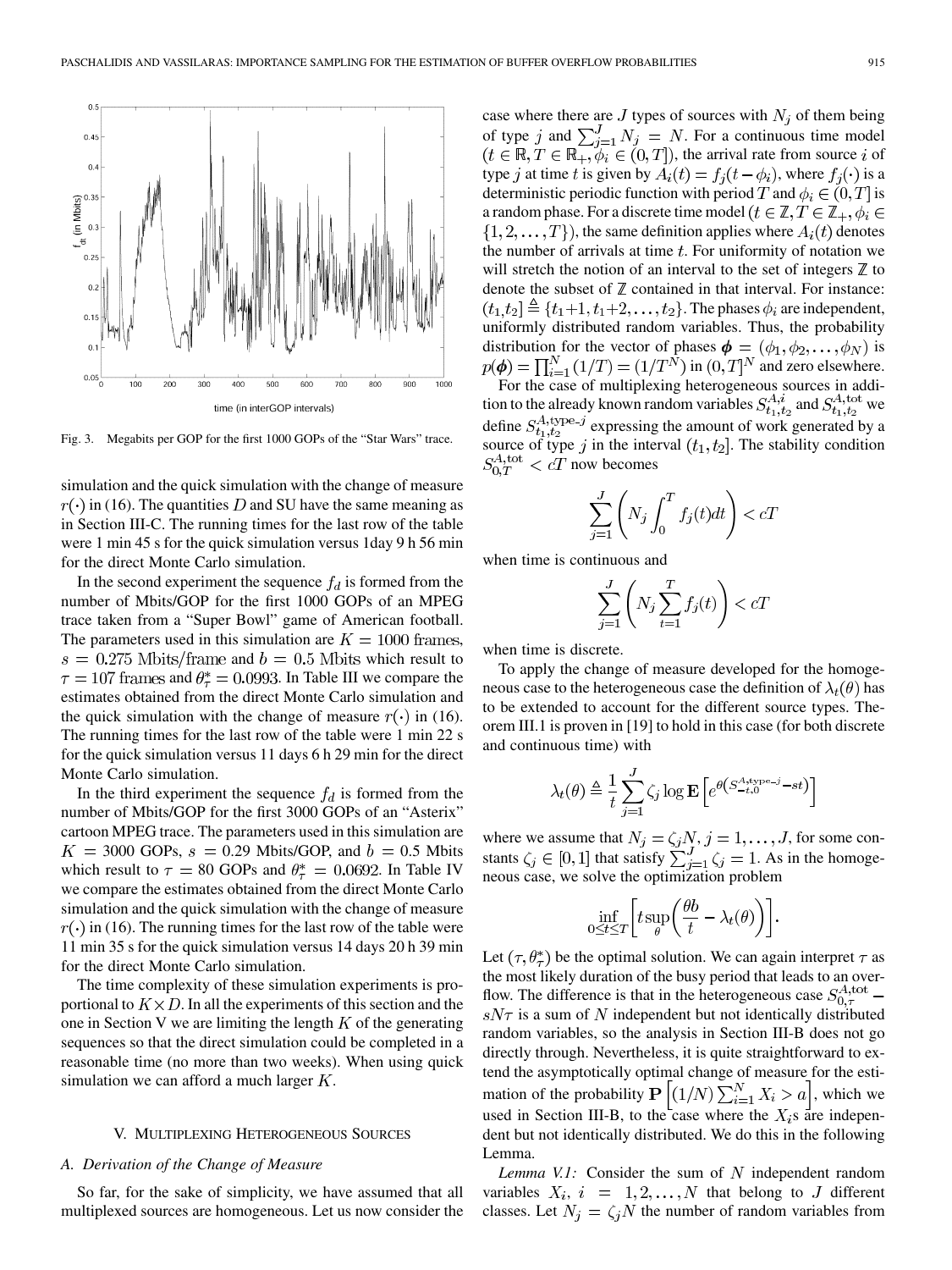TABLE II COMPARISON OF RESULTS FROM DIRECT MONTE CARLO SIMULATION AND QUICK SIMULATION FOR THE "STAR WARS" TRACE

|     | Direct simulation                |                     | <b>Ouick Simulation</b>          |                     |      |
|-----|----------------------------------|---------------------|----------------------------------|---------------------|------|
| N   | $P_{loss}$                       |                     | $P_{loss}$                       |                     | SU   |
| 20  | $(5.42 \pm 0.24) \times 10^{-2}$ | $2.0 \times 10^{3}$ | $(5.52 \pm 0.20) \times 10^{-2}$ | $1.0 \times 10^{3}$ | 2.0  |
| 40  | $(7.82 \pm 0.39) \times 10^{-3}$ | $1.0\times10^{4}$   | $(7.79 \pm 0.36) \times 10^{-3}$ | $2.0\times10^{3}$   | 5.0  |
| 60  | $(1.21 \pm 0.06) \times 10^{-3}$ | $5.0\times10^{4}$   | $(1.21 \pm 0.06) \times 10^{-3}$ | $3.0 \times 10^3$   | 16.7 |
| 80  | $(1.99 \pm 0.10) \times 10^{-4}$ | $2.6\times10^{5}$   | $(1.99 \pm 0.09) \times 10^{-4}$ | $4.0 \times 10^{3}$ | -65  |
| 100 | $(3.32 \pm 0.17) \times 10^{-5}$ | $1.4\times10^{6}$   | $(3.20 \pm 0.15) \times 10^{-5}$ | $5.0\times10^{3}$   | 280  |
| 120 | $(5.66 \pm 0.28) \times 10^{-6}$ | $7.4 \times 10^6$   | $(5.59 \pm 0.27) \times 10^{-6}$ | $5.0 \times 10^{3}$ | 1480 |

TABLE III COMPARISON OF RESULTS FROM DIRECT MONTE CARLO SIMULATION AND QUICK SIMULATION FOR THE "SUPER BOWL" TRACE

|     | Direct simulation                |                     | <b>Ouick Simulation</b>          |                     |       |
|-----|----------------------------------|---------------------|----------------------------------|---------------------|-------|
| Ν   | $P_{loss}$                       |                     | $P_{\rm loss}$                   |                     | SU    |
| 20  | $(6.72 \pm 0.31) \times 10^{-2}$ | $3.0\times10^{3}$   | $(6.85 \pm 0.26) \times 10^{-2}$ | $1.0\times10^{3}$   | 3.0   |
| 40  | $(7.14 \pm 0.35) \times 10^{-3}$ | $2.4\times10^{4}$   | $(7.32 \pm 0.31) \times 10^{-3}$ | $2.0 \times 10^{3}$ | 12.0  |
| 60  | $(8.95 \pm 0.45) \times 10^{-4}$ | $1.6\times10^{5}$   | $(8.53 \pm 0.36) \times 10^{-4}$ | $3.0 \times 10^{3}$ | 53.3  |
| 80  | $(1.06 \pm 0.05) \times 10^{-4}$ | $1.1 \times 10^{6}$ | $(1.05 \pm 0.05) \times 10^{-4}$ | $4.0 \times 10^{3}$ | 275   |
| 100 | $(1.32 \pm 0.07) \times 10^{-5}$ | $7.8 \times 10^6$   | $(1.29 \pm 0.06) \times 10^{-5}$ | $4.0\times10^{3}$   | 1950  |
| 120 | $(1.70 \pm 0.08) \times 10^{-6}$ | $5.5 \times 10^{7}$ | $(1.73 \pm 0.09) \times 10^{-6}$ | $4.0\times10^{3}$   | 13750 |

TABLE IV COMPARISON OF RESULTS FROM DIRECT MONTE CARLO SIMULATION AND QUICK SIMULATION FOR THE "ASTERIX" TRACE

|     | Direct simulation                |                     | <b>Quick Simulation</b>          |                     |       |
|-----|----------------------------------|---------------------|----------------------------------|---------------------|-------|
| Ν   | $P_{\text{loss}}$                |                     | $P_{\text{loss}}$                |                     | SU    |
| 40  | $(1.20 \pm 0.06) \times 10^{-2}$ | $6.0\times10^{3}$   | $(1.21 \pm 0.05) \times 10^{-2}$ | $2.0\times10^{3}$   | 3.0   |
| 60  | $(1.96 \pm 0.10) \times 10^{-3}$ | $2.9\times10^{4}$   | $(1.96 \pm 0.09) \times 10^{-3}$ | $3.0 \times 10^{3}$ | 9.7   |
| 80  | $(3.39 \pm 0.17) \times 10^{-4}$ | $1.4\times10^{5}$   | $(3.20 \pm 0.15) \times 10^{-4}$ | $4.0 \times 10^{3}$ | 33.8  |
| 100 | $(5.77 \pm 0.29) \times 10^{-5}$ | $6.8\times10^{5}$   | $(5.49 \pm 0.26) \times 10^{-5}$ | $6.0\times10^{3}$   | 113.3 |
| 120 | $(9.53 \pm 0.47) \times 10^{-6}$ | $3.4 \times 10^{6}$ | $(9.13 \pm 0.45) \times 10^{-6}$ | $7.0 \times 10^{3}$ | 485.7 |
| 140 | $(1.60 \pm 0.08) \times 10^{-6}$ | $1.9 \times 10^{7}$ | $(1.67 \pm 0.08) \times 10^{-6}$ | $8.0\times10^3$     | 2375  |

this collection that belong to class j, where  $\zeta_j \in [0,1]$  and  $\sum_{j=1}^{J} \zeta_j = 1$ . Denote by  $X_{\text{type-}j}$  a random variable with distribution  $F_{X_{\text{type}-j}}$ , the cumulative distribution function for every random variable in class  $j$ . Let  $Q$  the following twisted distribution of  $X_1, \ldots, X_N$  where if  $X_i, i = 1, \ldots, N$ , is of class  $j$  it is distributed according to

$$
dF_{\tilde{X}_{\text{type}-j}}(x) = \frac{e^{\theta^*x} dF_{X_{\text{type}-j}}(x)}{\mathbf{E}\left[e^{\theta^* X_{\text{type}-j}}\right]}
$$

where  $\theta^*$  is the optimal solution of the optimization problem

$$
\lambda^*(a) = \sup_a[\theta a - \lambda(\theta)] \tag{17}
$$

and

$$
\lambda(\theta) = \sum_{j=1}^{J} \zeta_j \log \mathbf{E} \left[ e^{\theta X_{\text{type-}j}} \right]. \tag{18}
$$

Let H the class of distributions of  $X_1, \ldots, X_N$ , where  $X_i$ ,  $i = 1, \ldots, N$ , are independent and all  $X_i$  that belong to class  $j$  are identically distributed. Then  $Q$  is the asymptotically optimal twisted distribution in  $H$  for estimating  $\mathbf{P}\left[\left(1/N\right)\sum_{i=1}^{N}X_{i}>a\right]$ , in the sense that it minimizes the speed factor in (4).

*Proof:* We will show that the exponentially twisted measure  $Q$  is a minimizer of the speed factor. Uniqueness can be shown along the lines of [\[9](#page-12-0), Ch. VIII] and [[10\]](#page-12-0). Without loss of generality assume that densities exist. Let  $p_1(x_1) \cdots p_N(x_N)$  be the density of  $X_1, \ldots, X_N$ , that is,  $p_i(x_i)$ ,  $i = 1, \ldots, N$ , is the density corresponding to  $F_{X_{\text{true},i}}$  if  $x_i$  is of class j. Let also be a distribution in H with density  $r_1(x_1) \cdots r_N(x_N)$ . To compute the twisted estimator  $\mathcal{L}_R$  of we generate D i.i.d. "blocks" of data  $\mathbf{E}^{(1)}, \ldots, \mathbf{E}^{(D)}$ . Each data block  $\Xi^{(i)}$ ,  $i = 1, ..., D$ , consists of N random samples , drawn from  $r_1(x_1) \cdots r_N(x_N)$ . For each data block  $i$  we form the sum

$$
Y^{(i)} = \frac{1}{N} \sum_{k=1}^{N} x_k^{(i)}.
$$

The twisted estimator  $\mathcal{L}_R$  of  $\mathbf{P}\left[\left(1/N\right)\sum_{i=1}^N X_i > a\right]$  is given by

$$
\hat{\mathcal{L}}_R = \frac{1}{D} \sum_{i=1}^D 1_{(a,\infty)}(Y^{(i)}) \frac{p_1\left(x_1^{(i)}\right) \cdots p_N\left(x_N^{(i)}\right)}{r_1\left(x_1^{(i)}\right) \cdots r_N\left(x_N^{(i)}\right)}.
$$

The variance of  $\hat{\mathcal{L}}_R$  is given by

$$
\mathbf{Var}[\hat{\mathcal{L}}_R] = \frac{1}{D} \int 1_{(a,\infty)} (Y^{(i)}) \frac{\left(p_1\left(x_1^{(i)}\right) \cdots p_N\left(x_N^{(i)}\right)\right)^2}{r_1\left(x_1^{(i)}\right) \cdots r_N\left(x_N^{(i)}\right)} \times dx_1^{(i)} \cdots dx_N^{(i)} - \frac{1}{D} \left(\mathbf{P}\left[\sum_{i=1}^N X_i > Na\right]\right)^2.
$$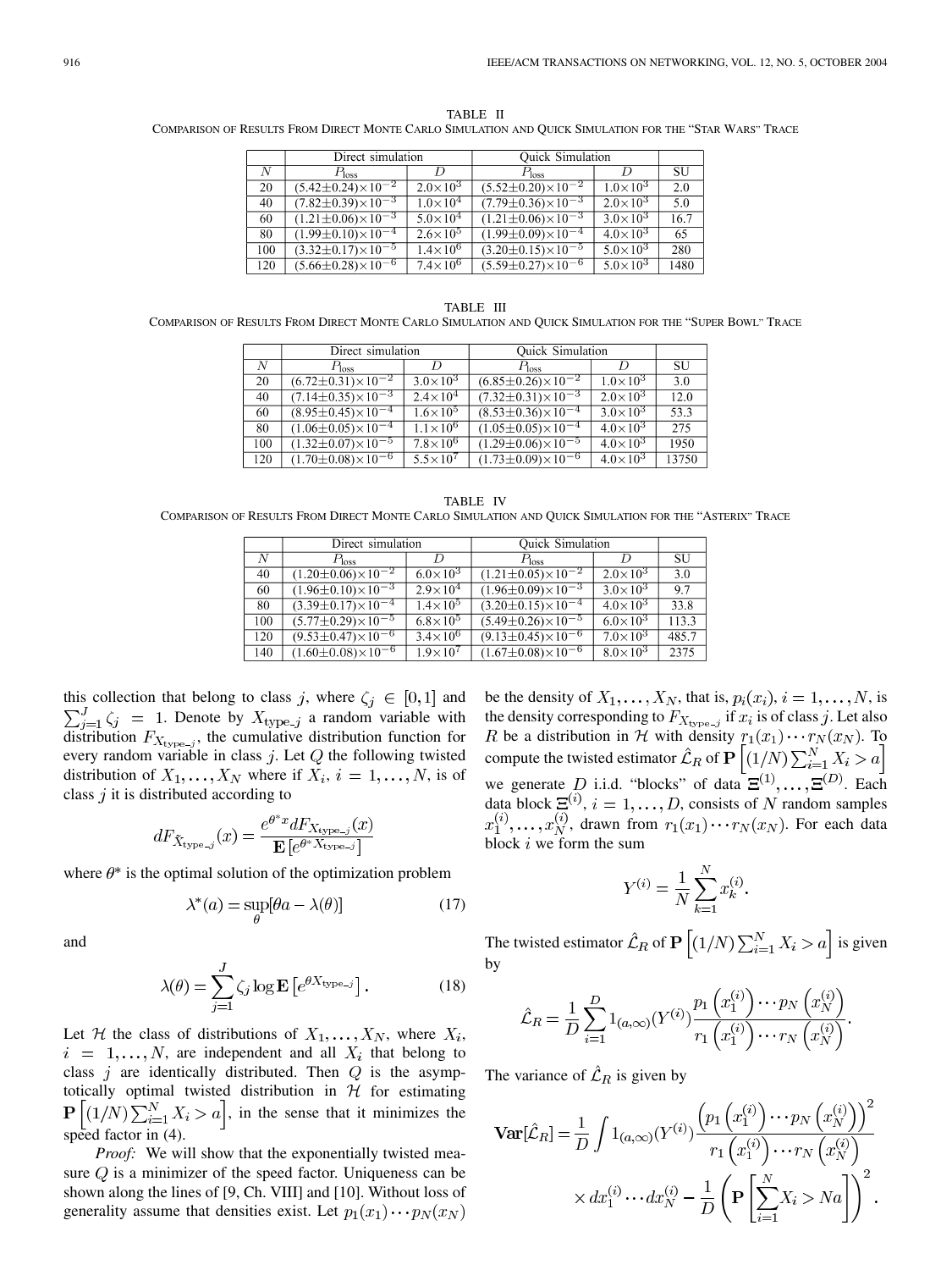Letting  $\Gamma(R)$  denote the first term in the right-hand side of the above multiplied by  $D$  and since the variance is nonnegative we have

$$
\lim_{N \to \infty} \frac{1}{N} \log(\Gamma(R)) \ge \lim_{N \to \infty} \frac{1}{N} \log \left( \mathbf{P} \left[ \sum_{i=1}^{N} X_i > Na \right] \right)^2
$$
  
= -2\lambda^\*(a) (19)

where  $\lambda^*(a)$  is defined in (17). The last equality above is obtained by noticing that  $\lambda(\theta)$  in (18) is the limiting log-moment generating function of  $\sum_{i=1}^{N} X_i$  and by applying the Gärtner–Ellis theorem [\[22](#page-12-0)].

We will next consider the twisted distribution  $Q$  and show that it achieves the bound in (19). To that end, we will reduce the heterogeneous case to the homogeneous one. To compute the twisted estimator  $\mathcal{L}_Q$  of  $P((1/N)\sum_{i=1}^N X_i > a)$  we generate i.i.d. "blocks" of data as before. Each data block  $\Xi^{(i)}$ , 1, ..., *D*, consists of *N* random samples  $x_1^{(i)}, \ldots, x_N^{(i)}$ ,  $N_j$  of which belong to class j for  $j = 1, ..., J$  and are now drawn from  $F_{\tilde{X}_{\text{temp}}}$ . Let  $x_{1,\text{true}}^{(i)}$ ,  $\ldots, x_{N_{i,\text{type}}}^{(i)}$  denote the class samples in the *i*th block. For each data block  $i$  we form the sum

$$
Y^{(i)} = \frac{1}{N} \sum_{k=1}^{N} x_k^{(i)} = \frac{1}{N} \sum_{j=1}^{J} \sum_{k=1}^{N_j} x_{k, \text{type-}j}^{(i)}.
$$

The twisted estimator  $\hat{\mathcal{L}}_Q$  of  $\mathbf{P}\left[\left(1/N\right)\sum_{i=1}^N X_i > a\right]$  is given by

$$
\hat{\mathcal{L}}_Q = \frac{1}{D} \sum_{i=1}^D \left( 1_{(a,\infty)} (Y^{(i)}) \right)
$$

$$
\mathbf{E} \left[ e^{\theta^* \sum_{j=1}^J \sum_{k=1}^{N_j} X_{k,\text{type-}j}^{(i)}} \right] e^{-\theta^* \sum_{j=1}^J \sum_{k=1}^{N_j} x_{k,\text{type-}j}^{(i)}} \right)
$$

where the random variables  $X_{k,\text{type-}i}^{(i)}$  are independent copies of  $X_{\text{type}_i}$ .

Next note that

$$
\mathbf{E}\left[e^{\theta^* \sum_{j=1}^J \sum_{k=1}^{N_j} X_{k,\text{type-}j}^{(i)}}\right] = \prod_{j=1}^J \left(\mathbf{E}[e^{\theta^* X_{\text{type-}j}}]\right)^{N_j} = e^{N\lambda(\theta^*)}
$$

where  $\lambda(\theta^*)$  was defined in (18). Consequently

$$
\hat{\mathcal{L}}_Q = \frac{1}{D} \sum_{i=1}^D 1_{(a,\infty)} (Y^{(i)}) e^{N\lambda(\theta^*)} e^{-\theta^* \sum_{k=1}^N x_k^{(i)}}.
$$
 (20)

Consider now a random variable  $Z$  with log-moment generating function equal to  $\lambda(\theta)$  and let  $F_Z$  be its distribution. Let also  $\tilde{Z}$  be a random variable with the following exponentially twisted distribution

$$
dF_{\widetilde{Z}}(z) = \frac{e^{\theta^* z} dF_Z(z)}{e^{\lambda(\theta^*)}}.
$$

Suppose we are interested in estimating<br>  $\mathbf{P}\left[(1/N)\sum_{i=1}^{N}X_i > a\right]$  where  $X_1,\ldots,X_N$  are where  $X_1, \ldots, X_N$  are i.i.d. and drawn from  $F_Z$ . The key observation is that this latter probability has a twisted estimator equal to  $\mathcal{L}_Q$  in (20).

TABLE V MPEG SEQUENCES USED IN THE SIMULATION EXPERIMENT WITH HETEROGENEOUS SOURCES

| MPEG sequence          | mean bit rate  | max bit rate   | $N_i/N$     |
|------------------------|----------------|----------------|-------------|
|                        | (in Mbits/GOP) | (in Mbits/GOP) |             |
| Star Wars              | 0.201          | 0.495          | 420         |
| Asterix                | 0.257          | 0.765          | $+710^{-1}$ |
| James Bond: Goldfinger | 0.248          | 0.727          | 3/20        |
| Super Bowl             | 0.258          | 0.628          | 3/20        |
| Jurassic Park          | 0.157          | 0.421          |             |
| German Talk Show       | 0.177          | 0.471          |             |

Namely,  $\mathcal{L}_{Q}$  in (20) is also the twisted estimator obtained from i.i.d. "blocks" of data  $\mathbf{E}^{(1)}, \dots, \mathbf{E}^{(D)}$  where each block consists of N i.i.d. samples  $x_1^{(i)}, \ldots, x_N^{(i)}$  drawn from  $F_{\tilde{Z}}$ . Note also that by construction  $\sum_{i=1}^{N} X_i$  has the same distribution with  $\sum_{i=1}^{J} \sum_{k=1}^{N_j} X_{k, \text{type } j}$  since they have the same moment generating function. Thus, the results established in [\[9](#page-12-0), Ch. VIII] and [[10\]](#page-12-0) for the i.i.d. case apply to  $\mathcal{L}_Q$ . In particular, the second moment  $\Gamma(Q)$  of  $D\hat{\mathcal{L}}_Q$  satisfies

$$
\lim_{N \to \infty} \frac{1}{N} \log(\Gamma(Q)) = -2\lambda^*(a).
$$

Considering  $(19)$  it follows that Q minimizes the speed factor in (4).

Using the same argument as in the case of homogeneous sources we can apply the previous lemma to derive the change of measure for the probability distribution of  $\phi$ . If source i is a source of type  $j$ , then

$$
q_i(\phi_i) = p_i(\phi_i) \frac{e^{\theta_{\tau}^* S_{-\tau,0}^{\mathcal{A}, \text{type-}j}(\phi_i)}}{\mathbf{E}\left[e^{\theta_{\tau}^* S_{-\tau,0}^{\mathcal{A}, \text{type-}j}(\phi_i)}\right]}.
$$
(21)

Finally, the change of measure  $r(\xi)$  can be obtained as in (15) or (16) depending on whether the time is continuous or discrete. Note that while the twisted distribution is different for each type of source, the parameters  $\tau$  and  $\theta^*_{\tau}$  are identical for all types.

## *B. Numerical Results*

We next report numerical results for the case of heterogeneous sources. In the following experiment sources of six different types are being multiplexed. The sequence  $f_i$  is the number of Mbits/GOP for the first 1000 GOPs of a different MPEG trace for each source type as summarized in Table V.

The parameters used in this simulation are  $K = 1000$  GOPs,  $s = 0.22$  Mbits/GOP, and  $b = 0.6$  Mbits which results to  $\tau =$ 99 GOPs and  $\theta_{\tau}^* = 0.0784$ . In Table VI we compare the estimates obtained from the direct Monte Carlo simulation and the quick simulation with the change of measure  $r(\cdot)$  in (16). The quantities  $D$  and SU have the same meaning as in the previous sections. The running times for the last raw of the table were 2 min 6 s for the quick simulation versus 4 days 4 h 4 min for the direct Monte Carlo simulation.

#### VI. APPLICATIONS IN QOS PROVISIONING

In this section we discuss how our quick simulation technique can be used to facilitate network resource planning and real-time *Connection Admission Control (CAC)*.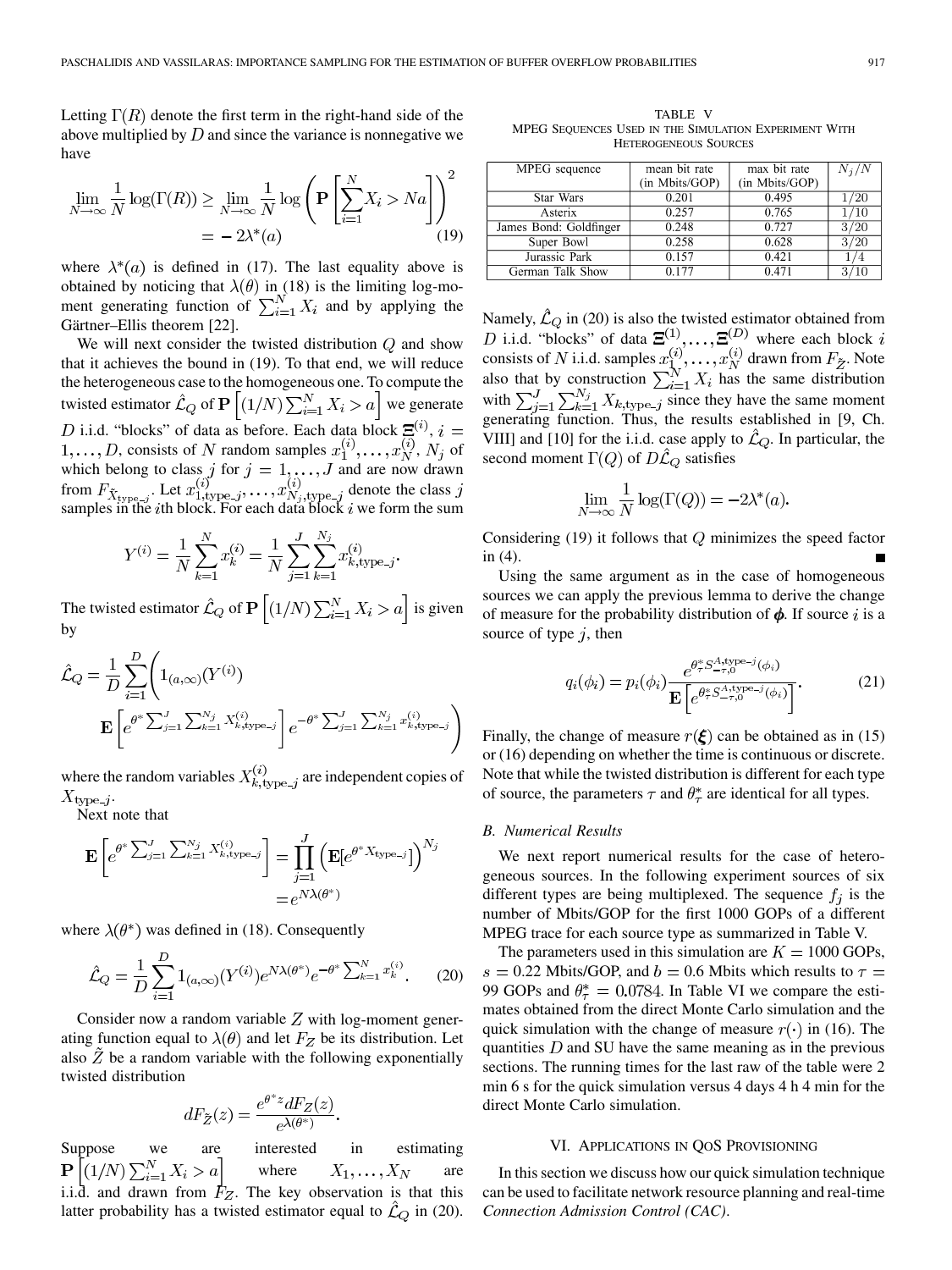TABLE VI COMPARISON OF RESULTS FROM THE DIRECT MONTE CARLO SIMULATION AND THE QUICK SIMULATION WHEN THE TRAFFIC MODEL IS BASED ON RANDOMLY STARTED HETEROGENEOUS MPEG SEQUENCES

|     | Direct simulation                |                   | <b>Quick Simulation</b>          |                     |       |
|-----|----------------------------------|-------------------|----------------------------------|---------------------|-------|
| N   | $P_{\text{loss}}$                |                   | $P_{\rm loss}$                   |                     | SU    |
| 20  | $(6.60 \pm 0.27) \times 10^{-2}$ | $3.0\times10^{3}$ | $(6.28 \pm 0.29) \times 10^{-2}$ | $1.0 \times 10^{3}$ | 3.0   |
| 40  | $(8.42 \pm 0.41) \times 10^{-3}$ | $1.8\times10^{4}$ | $(8.36\pm 0.35)\times 10^{-3}$   | $3.0 \times 10^{3}$ | 6.0   |
| 60  | $(1.26 \pm 0.06) \times 10^{-3}$ | $1.0\times10^{5}$ | $(1.22 \pm 0.06) \times 10^{-3}$ | $3.0 \times 10^3$   | 33.3  |
| 80  | $(1.85 \pm 0.09) \times 10^{-4}$ | $6.1 \times 10^5$ | $(1.84 \pm 0.09) \times 10^{-4}$ | $4.0 \times 10^{3}$ | 152.5 |
| 100 | $(2.75 \pm 0.14) \times 10^{-5}$ | $3.5 \times 10^6$ | $(2.91 \pm 0.14) \times 10^{-5}$ | $5.0\times10^{3}$   | 700   |
| 120 | $(4.29 \pm 0.21) \times 10^{-6}$ | $2.0\times10^{7}$ | $(4.32 \pm 0.20) \times 10^{-6}$ | $6.0\times10^{3}$   | 3333  |

We first discuss applications in network resource planning. Consider, for example, the provider of a video-on-demand service. The service is provided by a video server accessed through a fixed bandwidth line leased from a backbone provider. The amount of leased bandwidth is renegotiated on a weekly basis. The server operator uses statistical multiplexing to make maximum use of the leased bandwidth and needs to predict its next week needs for bandwidth. The server contains a certain number of MPEG-coded video segments (e.g., recently released movies) and the set of available movies is constant for the week in question and known in advance. Users can start viewing a movie of their choice at any time. They can also pause, replay a scene, or fast forward the movie. The quick simulation scheme presented in this paper can be used by the server operator to calculate the buffer overflow probability at the access link interface in a number of scenarios with different mix of movies (based on forecasts of expected demand) and bandwidth values. Computational efficiency (i.e., fast simulation times) is of essence since it allows the operator to quickly explore a multitude of scenarios and perform a cost/utility analysis in order to come up with the optimal amount of bandwidth to be leased for the following week. The provider of the video-on-demand service can actually be seen as a special case of an *Application Service Provider (ASP)*. It follows, that our quick simulation can be used by ASPs to assess loss probabilities at their access link and optimize its capacity.

We next turn our attention to applications in CAC. To use quick simulation as a tool to support real-time CAC providing QoS guarantees, the estimation time for buffer overflow probabilities has to be within the limits of acceptable session setup times (let us say 10 s). To get an idea of how close we are to this objective, we considered the video server scenario of the previous paragraph with the following parameters. The server supports 16 movies with a duration of 27.5 min or 3300 GOPs (our entire data set!). We use quick simulation to estimate the buffer overflow probability when 100 video streams are multiplexed through a fixed bandwidth  $(c = 50.4 \text{ Mbits/s})$ buffered link ( $U = 15$  Mbits). The 100 streams are drawn from the 16 movies according to the following vector of  $N_i$ s:  $[14, 11, 10, 8, 7, 6, 6, 5, 5, 5, 5, 4, 4, 4, 3, 3]$  (we use the notation of Section V). In order to further expedite the calculation of the buffer overflow probabilities we encoded the initialization phase routines in C and relaxed the simulation accuracy requiring that half the size of the 95% confidence interval be less than 10% of the estimated  $P_{\text{loss}}$ . With these modifications, the total calculation time for  $P_{\text{loss}} = 2.57 \times 10^{-6}$ , on the same PC used for all the experiments in this paper, was about

50 s. Further speed improvements could be achieved with code optimization and the use of a faster PC. This suggests that, depending on the problem size (number of sources and length of movies), running times on general purpose hardware are on the same order of magnitude with desired session initialization times. As a result, the use of quick simulation in real-time CAC might be feasible. If one assumes that the movie mix and available bandwidth evolve in a slower time-scale than connection requests (e.g., on the order of several minutes), it is certainly feasible to use the quick simulation scheme to precompute loss probabilities in a number of scenarios and extrapolate from those to make real-time CAC decisions. The speed of quick simulation allows for very frequent updates of those precomputed scenarios. Finally, note that running the simulations on dedicated hardware could reduce execution times by at least a factor of 100 and make simulation-based real-time CAC feasible for a wide range of practical situations. This could never be possible without the use of quick simulation.

## VII. CONCLUSIONS

The importance sampling technique presented in this paper can be used to speed up the estimation of very small buffer overflow probabilities via simulation. It pertains to a model of a buffered communication multiplexer fed by a large number of independent sources that generate traffic according to a periodic function with a random phase. The sources can be homogeneous or heterogeneous. This traffic model accommodates a wide range of situations of practical interest, including ON–OFF traffic models and sequences of bit rates generated by actual Variable Bit Rate sources, such as MPEG video compressors. Extensive numerical results demonstrate dramatic savings in computational time compared with direct Monte Carlo simulation. This makes quick simulation applicable in network resource planning and real time CAC.

Trace-based simulation can also be applied to investigate buffered multiplexing of arrival processes with known stochastic models. In particular, one can generate sufficiently long sample paths of arrival processes and use our quick simulation method to simulate the system based on these paths. This approach will work even in the case that sources do not generate traffic according to the same stochastic model (heterogeneous case). The alternative, is to develop an appropriate change of measure for each arrival traffic model of interest which might be hard to do. It should be noted that the results obtained by simulation based on given traces of the stochastic processes involved are not necessarily identical to the results that we would